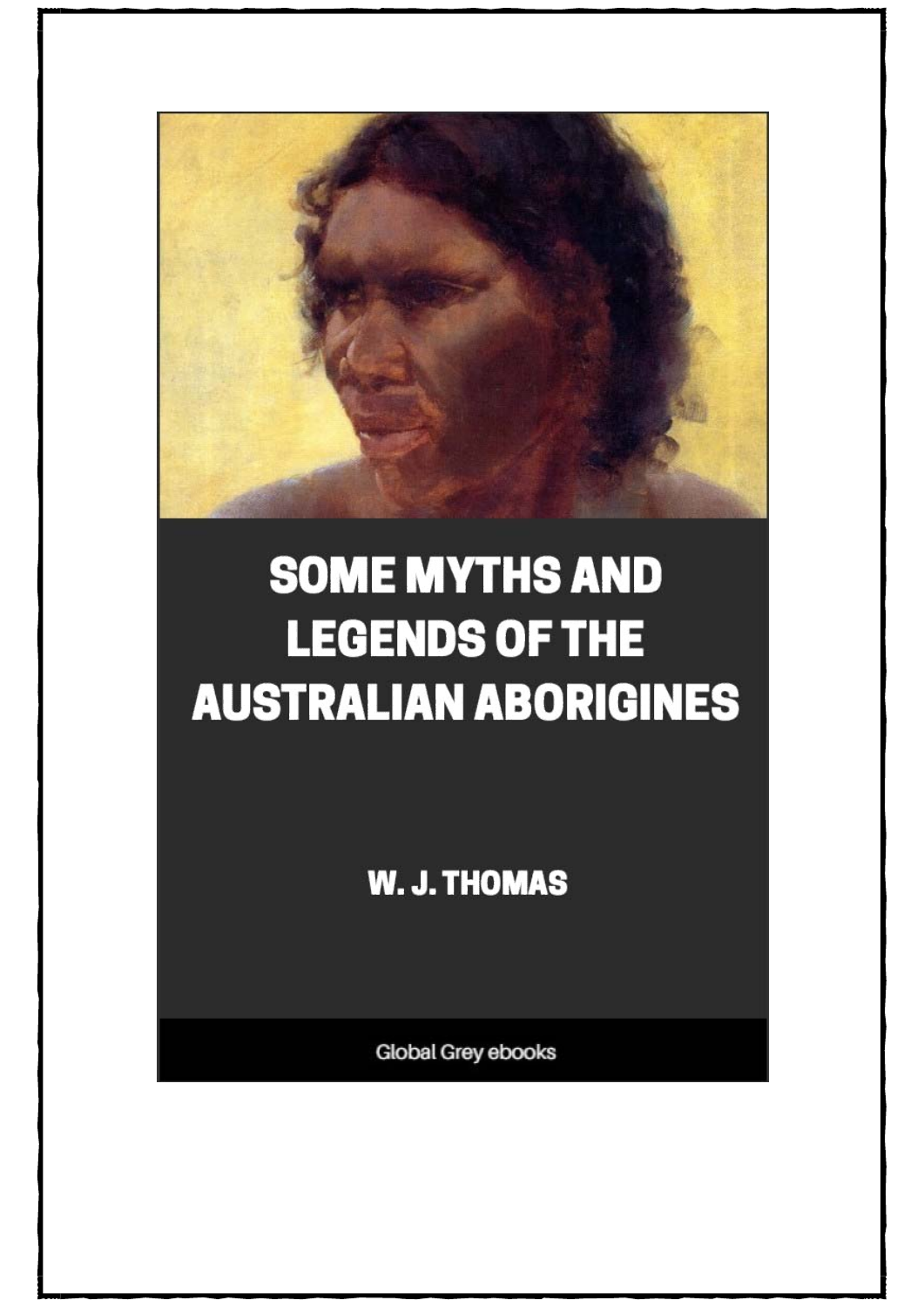# **SOME MYTHS AND LEGENDS OF THE AUSTRALIAN ABORIGINES**

## **BY WILLIAM JENKYN THOMAS**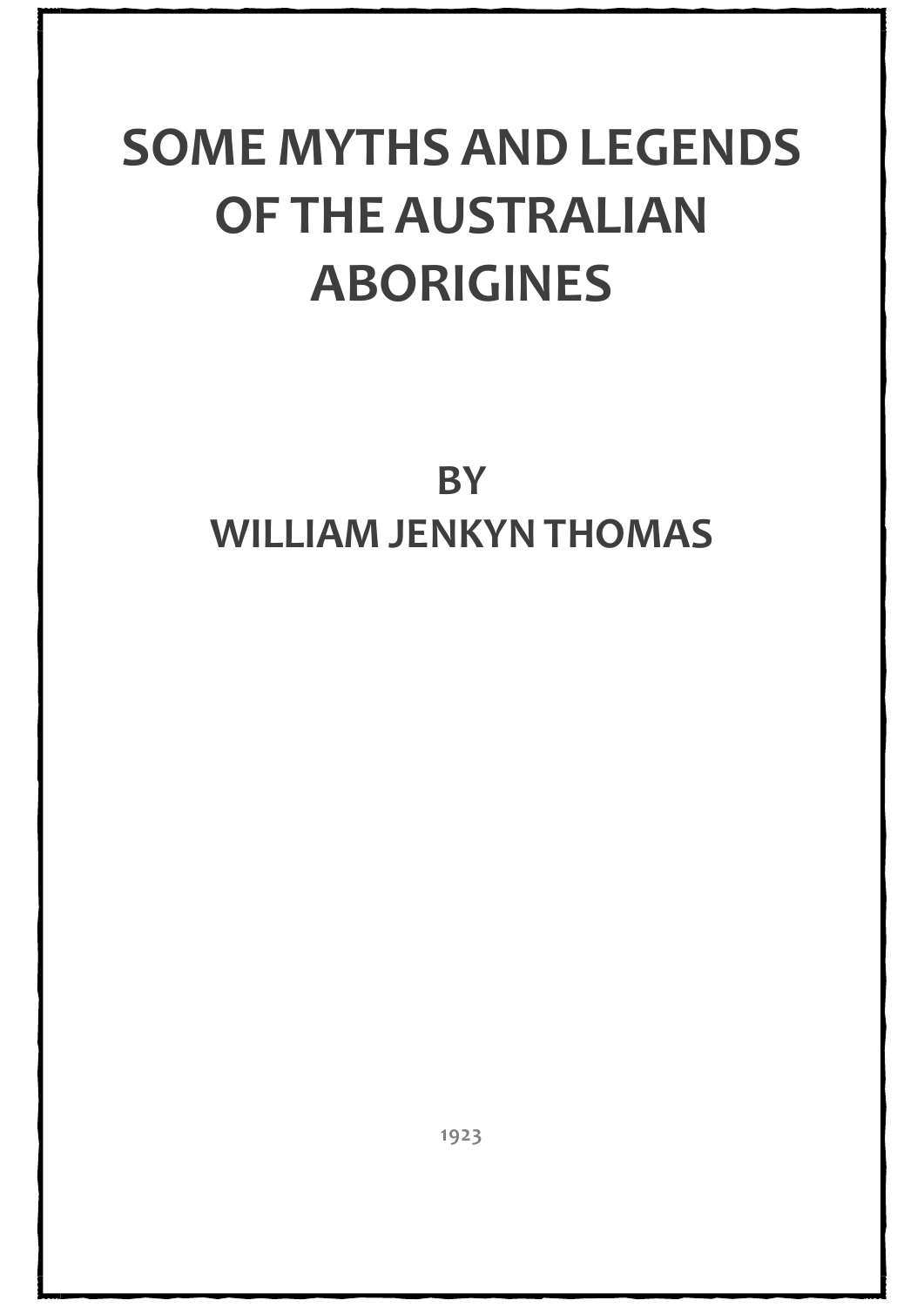Some Myths And Legends Of The Australian Aborigines By W. J. Thomas.

This edition was created and published by Global Grey

©GlobalGrey 2018



**[globalgreyebooks.com](https://www.globalgreyebooks.com/)**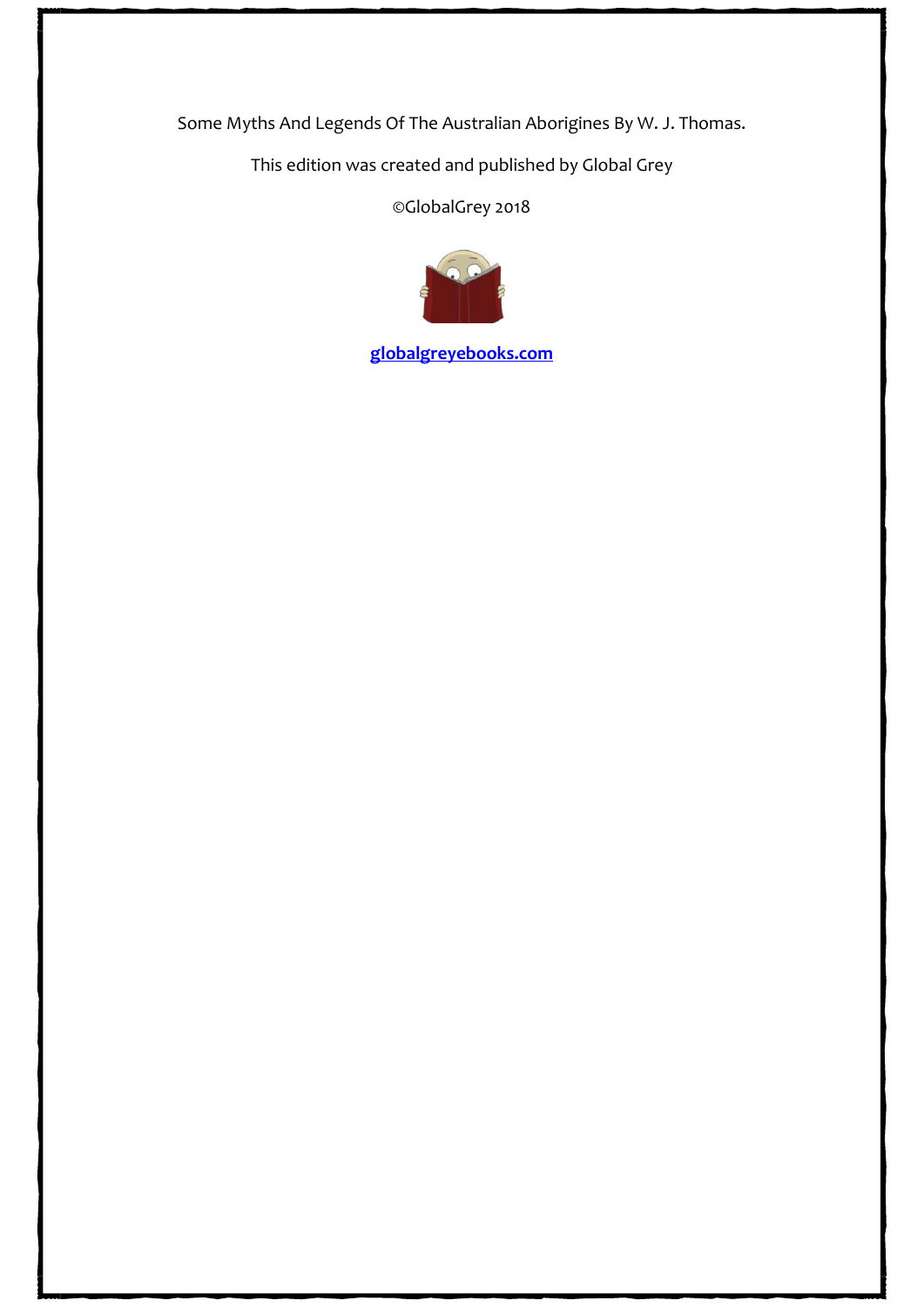### **CONTENTS**

[Introduction](#page-4-0)

The Story Of The Seven [Sisters And The Faithful Lovers](#page-8-0)

[A Legend Of The Sacred Bullroarer](#page-10-0)

[Giant Kangaroos](#page-12-0)

[The Great Fight](#page-14-0)

[The Flying Chip](#page-15-0)

[Why The Whale Spouts, The Starfish Is Ragged, And The Native Bear Has](#page-16-0)  [Strong Arms](#page-16-0)

[A Legend Of The Great Flood](#page-20-0)

[How The Stars Were Made](#page-23-0)

[Why The Crow Is Black](#page-25-0)

[Why Flying Foxes Hang From Trees](#page-27-0)

[Why Blackfellows Never Travel Alone](#page-30-0)

[How The Kangaroo Got A Long Tail, And The Wombat A Flat Forehead](#page-33-0)

[Why The Emu Has Short Wings And The Native Companion A Harsh Voice](#page-36-0)

[How The Sun Was Made](#page-38-0)

[Thugine, The Rainbow And The Wandering Boys](#page-40-0)

[Mirragan, The Fisherman](#page-42-0)

[How Fire Was Stolen From The Red-Crested Cockatoo](#page-46-0)

[Why The Fish-Hawk Was Driven To The Sea](#page-50-0)

[How The Native Bear Lost His Tail](#page-52-0)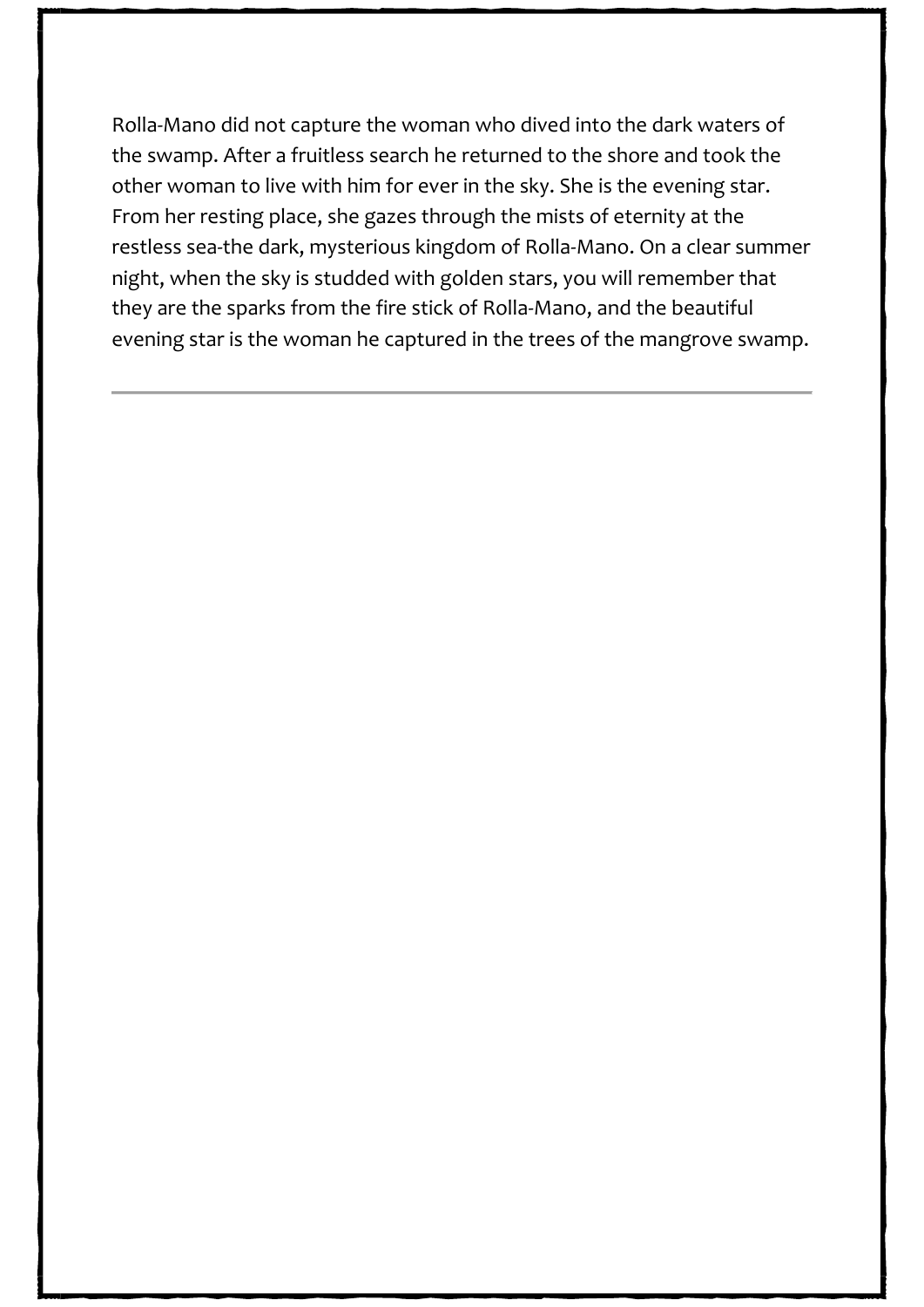### <span id="page-25-0"></span>**WHY THE CROW IS BLACK**

One day, a crow and a hawk hunted together in the bush. After travelling together for some time, they decided to hunt in opposite directions, and, at the close of the day, to share whatever game they had caught. The crow travelled against the sun, and at noonday arrived at a broad lagoon which was the haunt of the wild ducks. The crow hid in the tall green reeds fringing the lagoon, and prepared to trap the ducks. First, he got some white clay, and, having softened it with water, placed two pieces in his nostrils. He then took a long piece of hollow reed through which he could breathe under water, and finally tied a net bag around his waist in which to place the ducks.

On the still surface of the lagoon, the tall gum trees were reflected like a miniature forest. The ducks, with their bronze plumage glistening in the sun, were swimming among the clumps of reeds, and only paused to dive for a tasty morsel hidden deep in the water weeds. The crow placed the reed in his mouth, and, without making any sound, waded into the water. He quickly submerged himself, and the only indication of his presence in the lagoon, was a piece of dry reed which projected above the surface of the water, and through which the crow was breathing. When he reached the centre of the water hole he remained perfectly still. He did not have to wait long for the ducks to swim above his head. Then, without making any sound or movement, he seized one by the leg, quickly pulled it beneath the water, killed it, and placed it in the net bag. By doing this, he did not frighten the other ducks, and, in a short time he had trapped a number of them. He then left the lagoon and continued on his way until he came to a river.

The crow was so pleased with his success at the waterhole, that he determined to spear some fish before he returned to his camp. He left the bag of ducks on the bank of the river, and, taking his fish spear, he waded into the river until the water reached his waist. Then he stood very still, with the spear poised for throwing. A short distance from the spot where he was standing, a slight ripple disturbed the calm surface of the water. With the keen eye of the hunter, he saw the presence of fish, and, with a swift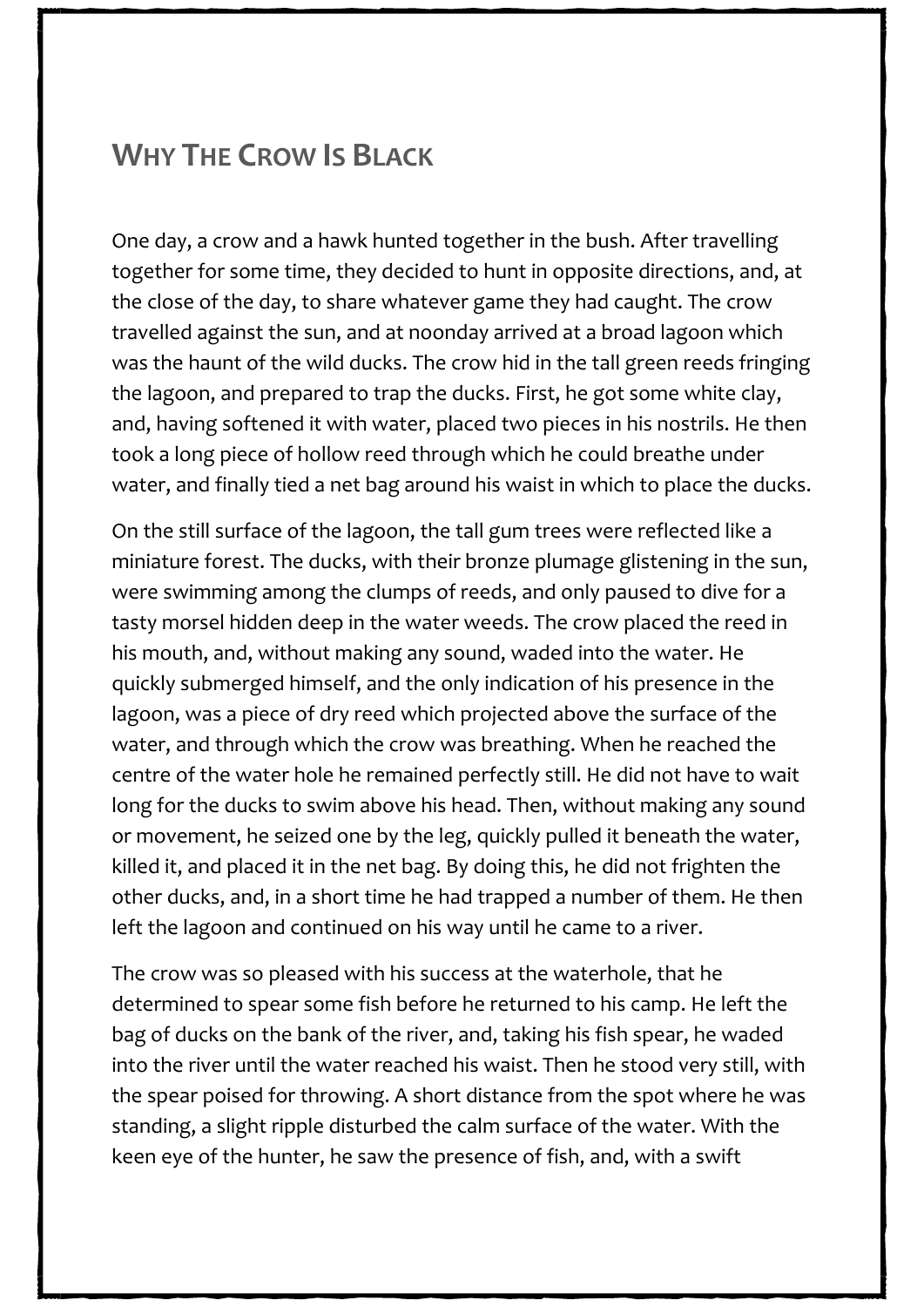movement of his arm, he hurled the spear, and his unerring aim was rewarded with a big fish. The water was soon agitated by many fish, and the crow took advantage of this to spear many more. With this heavy load of game, he turned his face towards home.

The hawk was very unfortunate in his hunting. He stalked a kangaroo many miles, and then lost sight of it in the thickly wooded hills. He then decided to try the river for some fish, but the crow had made the water muddy and frightened the fish, so again he was unsuccessful. At last the hawk decided to return to his gunyah with the hope that the crow would secure some food, which they had previously agreed to share. When the hawk arrived, he found that the crow had been there before him and had prepared and eaten his evening meal. He at once noticed that the crow had failed to leave a share for him. This annoyed the hawk, so he approached the crow and said: "I see you have had a good hunt to-day. I walked many miles but could not catch even a lizard. I am tired and would be glad to have my share of food, as we agreed this morning." "You are too lazy," the crow replied. "You must have slept in the sun instead of hunting for food. Anyhow, I've eaten mine and cannot give you any." This made the hawk very angry, and he .attacked the crow. For a long time they struggled around the dying embers of the camp fire, until the hawk seized the crow and rolled him in the black ashes. When the crow recovered from the fight, he found that he could not wash the ashes off, and, since that time, crows have always been black. The crow was also punished for hiding the food which he could not eat by being condemned to live on putrid flesh.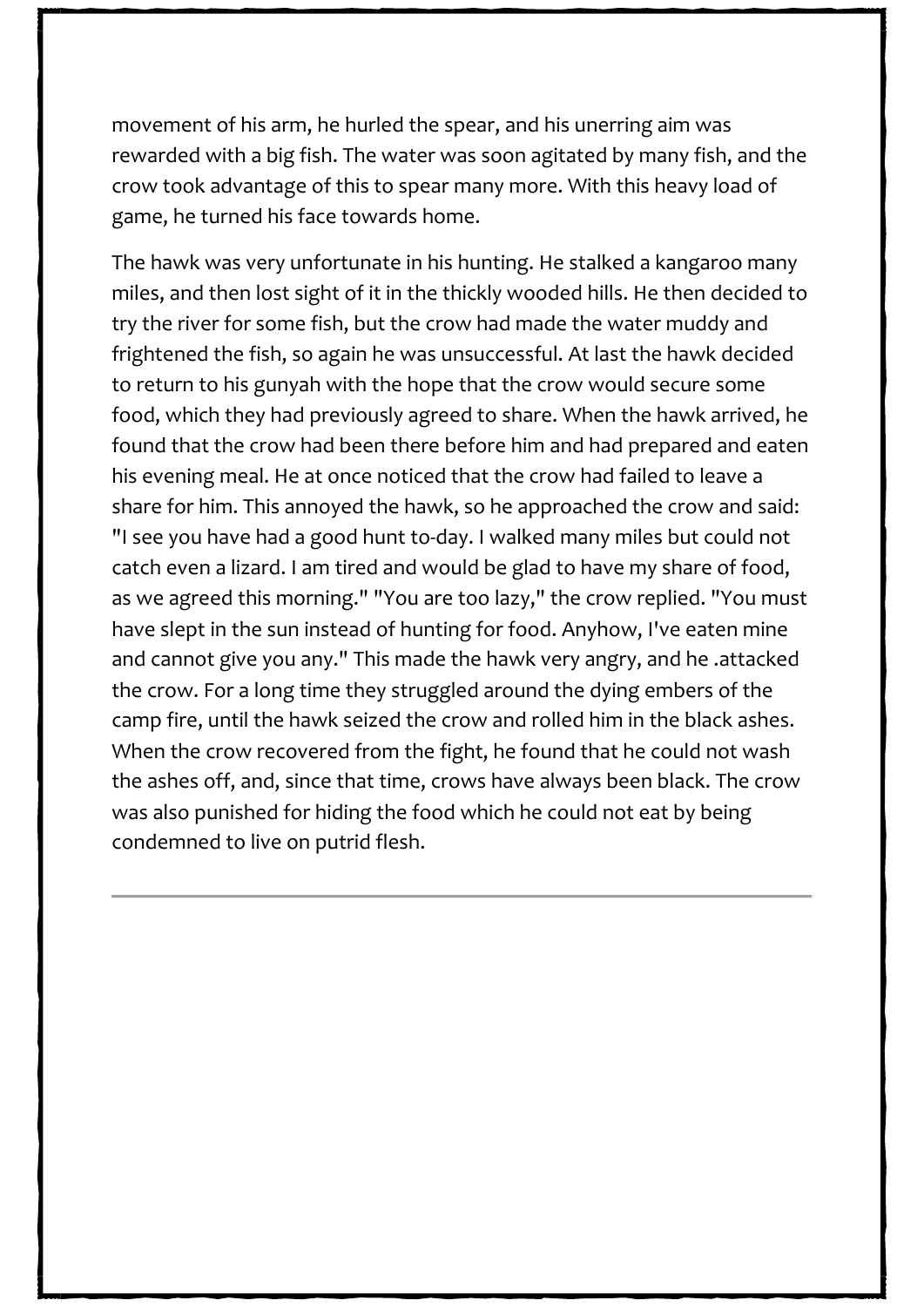### <span id="page-27-0"></span>**WHY FLYING FOXES HANG FROM TREES**

#### A Legend of the Striped-Tail Lizard.

The Flying Fox and the Striped-tail Lizard were friends. They lived in the same gunyah and hunted together. One day the lizard said: "I will visit a tribe of blacks with whom I am very friendly, and bring back a bundle of spears." The fox was very doubtful about the truth of the lizard's remarks, and said: "I would not like to wait for food until you get the spears." This annoyed the lizard, and, without replying, he set out on his journey. He wandered through the bush all day, but failed to find the blacks. He then followed the winding river for many miles, but without success. Towards nightfall, a storm swept down from the mountains; the wind howled eerily through the swaying trees, and the rain fell in torrents. The lizard was in a sorry plight. Weary and wet, he wandered through the bush and at last arrived at his gunyah. The door was closed, and, when he asked the fox to open it, the fox asked a question. "Have you any spears with you?" he called. Now the lizard knew that if the fox was aware of his unsuccessful journey, he would make great fun of it, so he replied: "I have a big bundle of spears. I met my friends at the in the land that lies beyond the sunset. Many dangers are there, O my brother. The evil spirits sing soft and low through the trees, like the voice of a maiden calling to her lover, and he who follows the sound of the voices goes on for ever, and never returns. The great Black Bat waits for you in the forest. You are weary with your long journey. Stay with us and rest you awhile; then you can return to your tribe."

Yoonecara was very pleased with the friendly reception he received, but he could not be dissuaded from his journey, and, after bidding them farewell, he continued on his way. Through the trees he could hear the voices of the Dheeyabry people calling to him to return, but he would not heed them. As he journeyed on, the voices grew fainter and fainter until they were lost in the great silence.

After leaving the Dheeyabry, Yoonecara travelled many days and arrived at a place where the March flies and mosquitoes were larger and more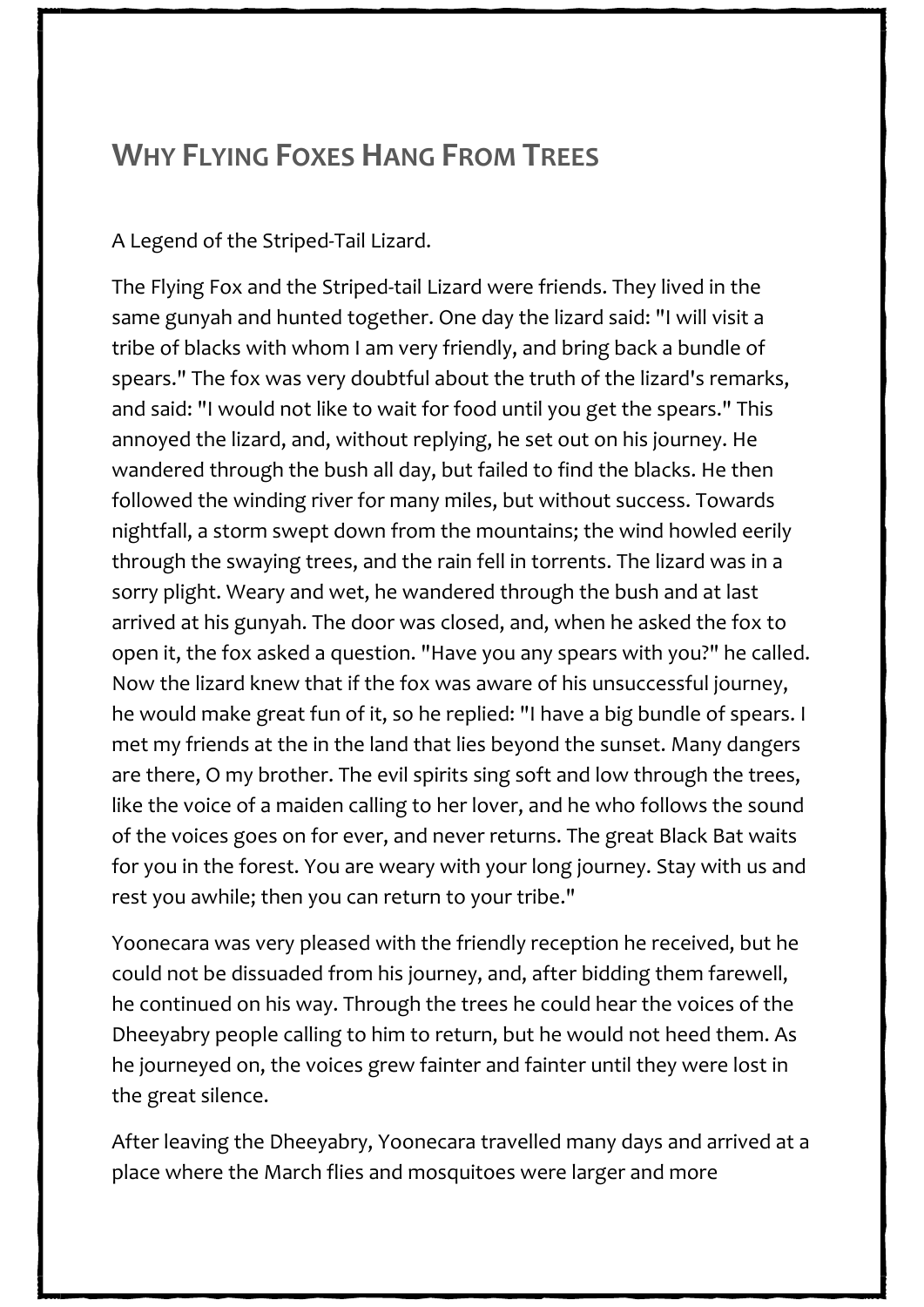numerous than any he had seen before. The buzzing of the mosquitoes was like the sound of the bullroarer. They attacked him savagely, and, try as he would, he could not escape them. When he attempted to sleep, they settled on him in swarms and tormented him with their stings. In desperation, Yoonecara sat by a waterhole and built a fire. Then he considered his dangerous position. "If I cannot protect myself from these insects," he reflected, "my bones will soon be gleaming white in the sun. I have travelled far, but the journey is beyond the strength of man. I will return to my tribe." These were the thoughts passing through his mind. He then considered ways and means whereby he could protect himself against the mosquitoes, and at last discovered an excellent plan. He stripped a sheet of bark from a tree. It was as long as himself and of sufficient width to enclose his body. After tying bushes around his ankles and head, he doubled the bark around his body. With this protection, he journeyed through the Land of the Giant Mosquitoes. And, when he had no further use for his covering of bark he placed it in a waterhole in order to keep it soft, that he might use it on his return journey. After he had braved this danger, his courage returned, and he travelled on.

For some time, his journey was without adventure, but one day he came to the edge of a great boggy marsh known as Kolliworoogla. At the sight of this marsh, he thought further progress was impossible. After carefully examining the edge of the swamp, he discovered what appeared to be the trunk of a fallen tree that lay across it. He ventured along this dangerous bridge and safely reached the far side of the swamp. He then came to a place where there was a very high rock, which was hollowed out on one side like a cave. On approaching it, he found that it was a cave, and in it he could see his ancestor Byama, asleep. At last, Yoonecara had reached his long journey's end. Byama was a man of giant proportions-much bigger than the blackfellows of the present time. At the front of the cave, one of Byama's daughters, Byallaburragan, was sitting at a fire roasting a carpet snake. She offered a portion to the traveller, and said: "Long and weary has been your journey, O faithful one, and many the dangers that crossed your path. Like the light of the sun was the fire of your courage, and this shall be your reward. Your name shall be passed through the ages on the tongues of our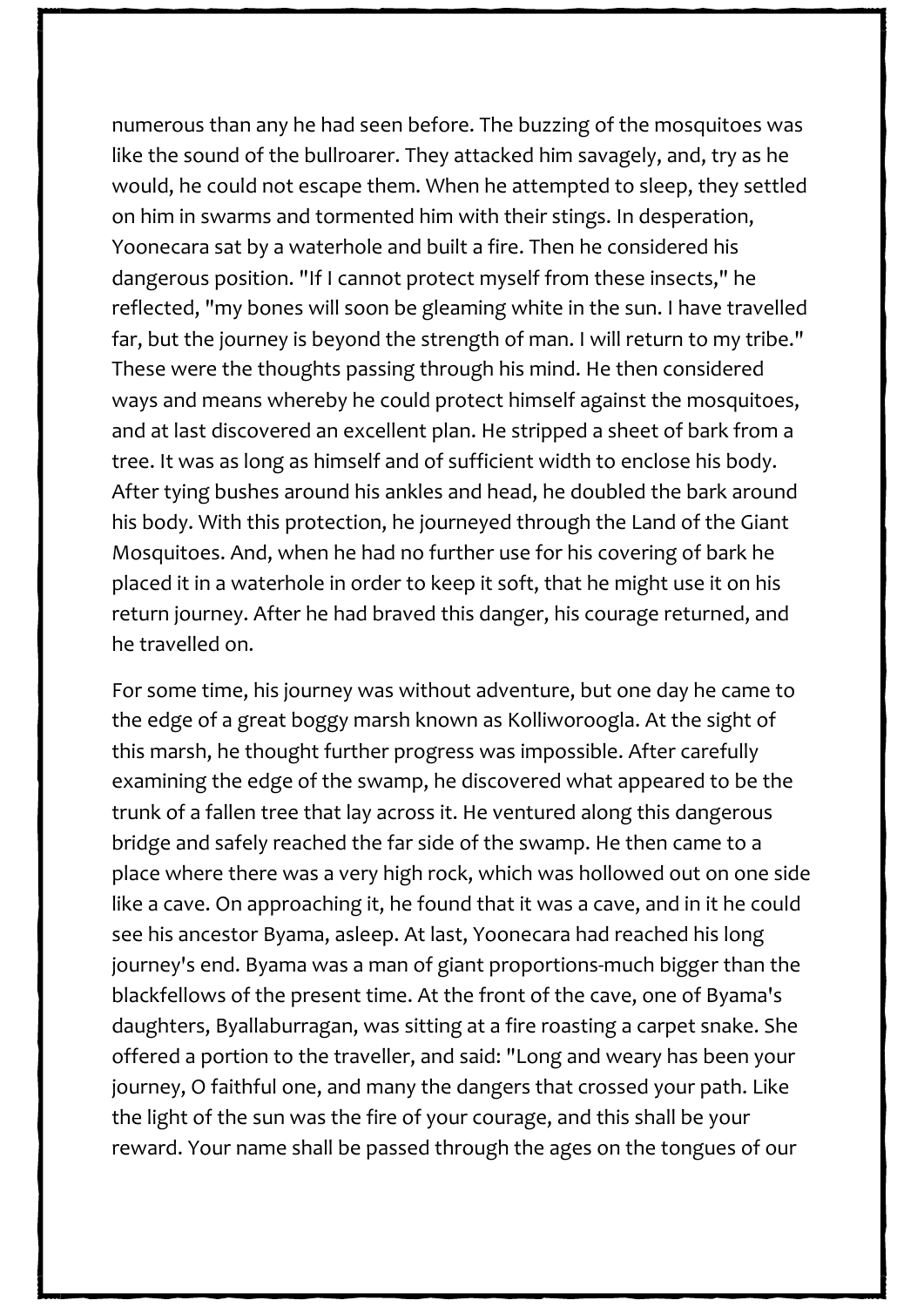people. You shall be honored as the only man who travelled to the home of Byama, and returned; for no man shall ever do the like again."

Around Byama's dwelling the country was very beautiful, and was a dream of delight to the weary traveller. The tall, green trees leaned towards the cave, and their leafy branches gave cool shade on the hottest day, while the song of the birds at sunset was like a mother crooning her baby to sleep. The grass grew high on the plains, and, when the wind blew, it billowed like the waves of the sea. In front of the cave, a stream of water, clear as crystal, ran its course to a deep lagoon. The water of the lagoon teemed with fish, and in the reeds, there were many ducks, swans, and other water-fowl.

After he had rested for some time in this pleasant land, Yoonecara returned to his own tribe and related his wonderful experiences. Soon after his return he died, and, since that time, no man has travelled to the Land of the Setting Sun.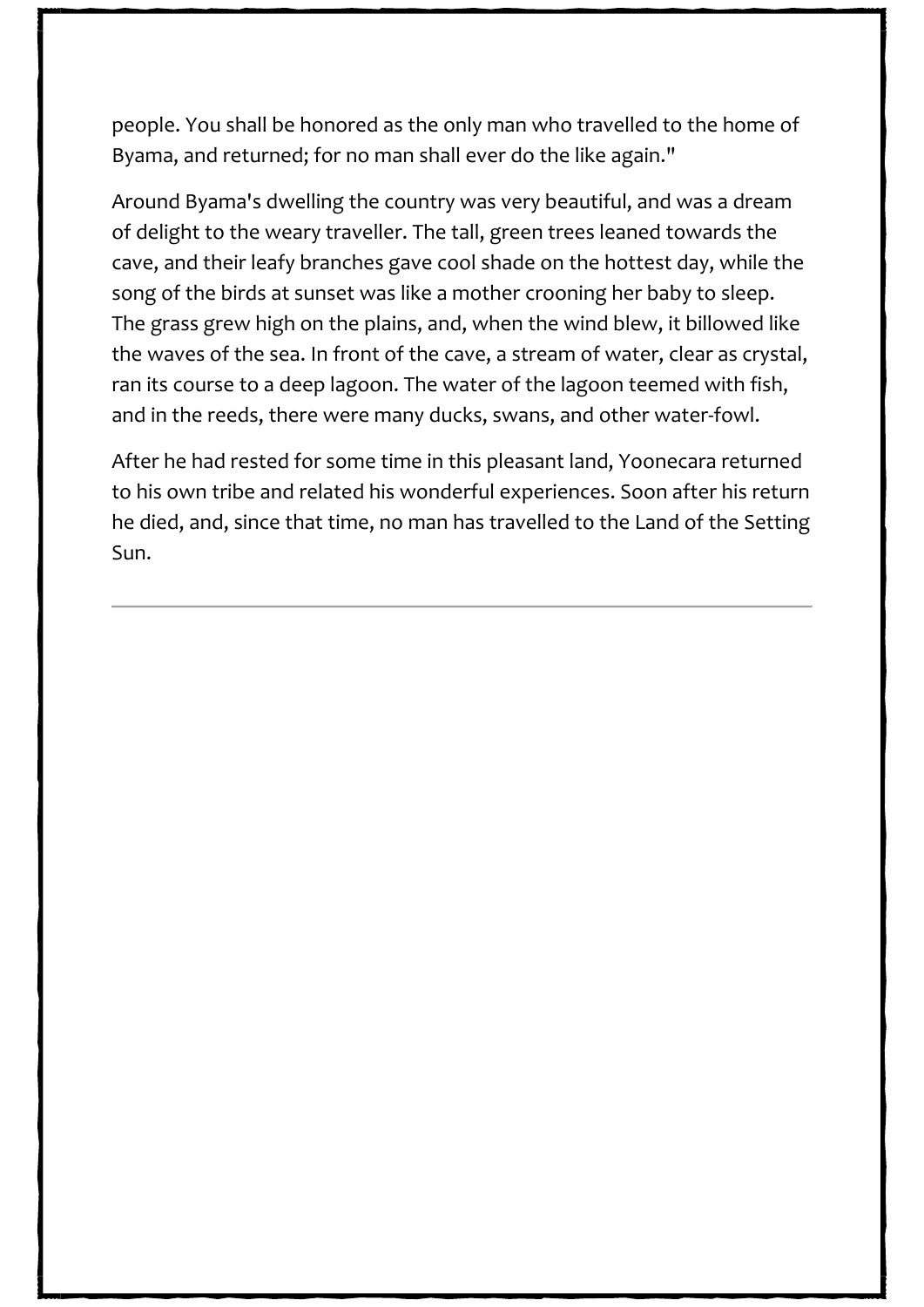### <span id="page-30-0"></span>**WHY BLACKFELLOWS NEVER TRAVEL ALONE**

#### A Legend of the Wallaroo and Willy-Wagtail

Alone, on a rocky ridge high in the mountains, a wallaroo made his campingground beneath the shady boughs of a mountain ash. He was very old and infirm, and too weak to hunt for food, so he sat by his camp fire all the day and lashed the ground with his strong tail. The low, rhythmic thud-thud-thud of its beating could be heard above the song of the birds. One day a paddymelon was passing close by the camp when he heard the beating of the wallaroo's tail. After following the direction of the sound, he came to the camp, and asked the wallaroo if he was in trouble. "I am very sick," the wallaroo replied. "Many times have I seen the snow on the mountains, and I am growing too old to hunt. My brothers have gone to the river beyond the hills to spear fish for me, but they have not returned, and I am very hungry." The paddymelon was sorry for the old wallaroo, and offered to go to the river in search of the fishermen. He walked a short distance from the camp when the wallaroo, called after him: "You had better take my boomerang with you, as you may meet some game on your way." The paddymelon turned around and said: "All right, I shall take it. Throw it to me!" The crafty wallaroo picked up the boomerang, and, taking careful aim, threw it with all his strength. It struck the unfortunate paddymelon a terrible blow and killed him. The wallaroo took the fur from the dead animal and prepared the body for cooking. He dug a hole in the ground, lined it with stones, placed the meat in it, and covered it with flat stones. He then built a fire over it, and in a short time had cooked a tasty meal.

When the paddymelon did not return home, his relatives became very anxious about him. At last an iguana offered to go in search of the missing member of the tribe. He followed the tracks of the paddymelon through the bush, and they led to the camp of the wallaroo. When the iguana approached the camp the wallaroo was beating his tail on the ground. The iguana asked him if he needed any assistance, and, in a plaintive voice, the wallaroo told him the same tale that had been told to the unlucky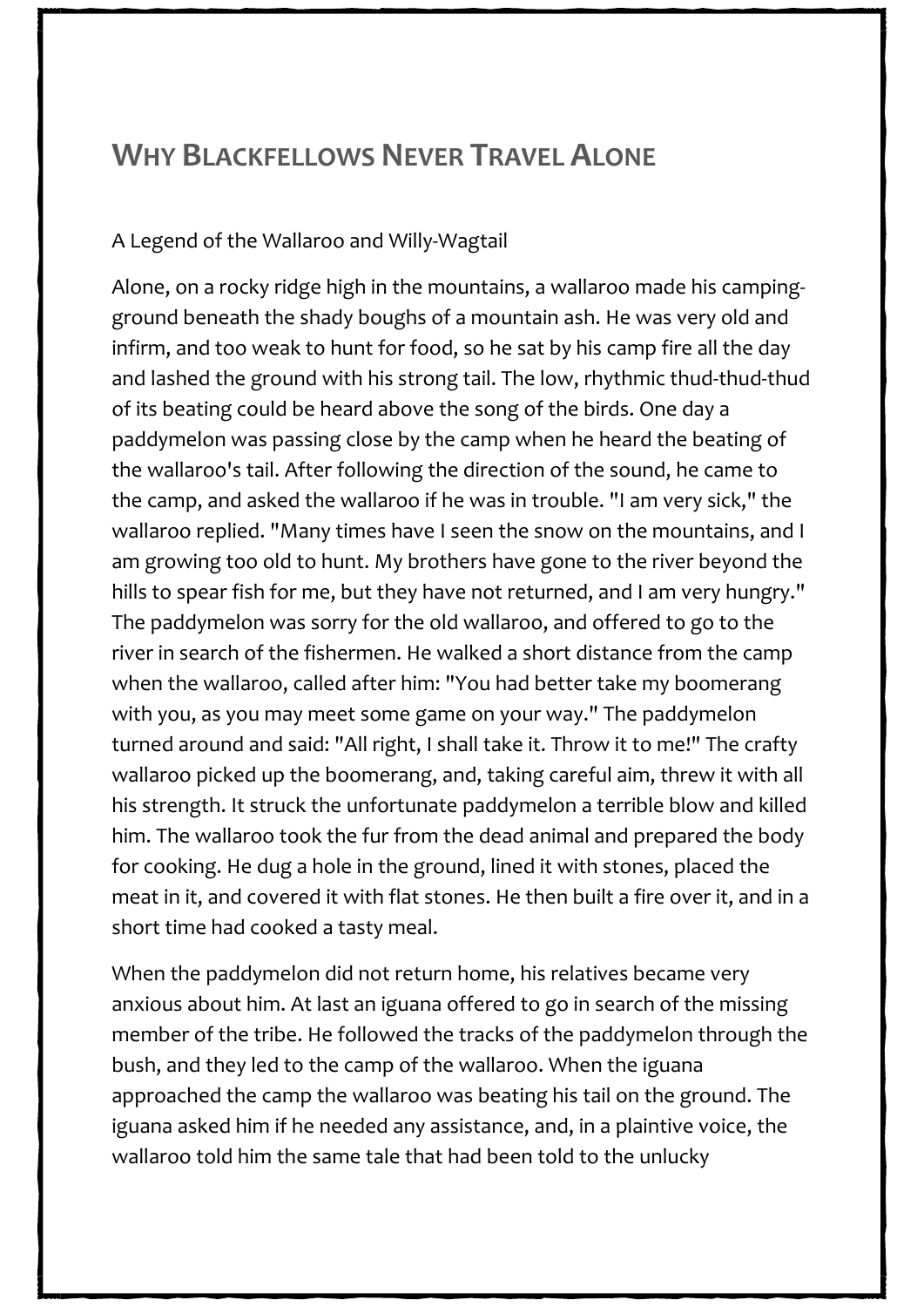paddymelon. The iguana was sorry for the old wallaroo, and offered to seek his relatives for him and tell them of his plight. When he turned to go, the wallaroo asked him if he would take a spear with him in case he met with any game on his way. The iguana said, "I will take it; throw it to me." The wallaroo had been waiting for this opportunity, and he hurled the spear so swiftly that it transfixed the iguana before he could jump aside. The wallaroo then prepared another meal as before.

One day passed, and yet another, but the iguana did not return to the hunting ground of his tribe. They sent a bandicoot in search of the iguana, but he met the same fate at the hands of the wallaroo. After waiting anxiously for the return of the bandicoot, the head-men of the tribe called a great council. When all the members were assembled together a headman said: "Many moons ago our brother the paddymelon left the camp before the sun was over the hills, and when night came he did not return, and his shadow has not darkened the ground for many days. The iguana went in search of him. He is a great hunter, but he has not returned. Yesterday the bandicoot followed in their tracks, but I fear the shadow of death has fallen over them. We must find them." Many suggestions were placed before the council, but none of them seemed practical. Then the willy-wagtail, who was a clever medicine man, spoke: "Long have we waited for the return of our brothers, and yet we do not hear their call. I shall follow their footsteps even to the shadowy hunting ground of death, but I shall return to you." The council consented to the willy-wagtail's proposal, but they were afraid that he would walk to the Land of Silence and never return.

Before dawn the willy-wagtail started on his dangerous and lonely journey. When he reached the summit of the mountain, he could see, far in the distance, the grey smoke of the camp fires wreathing slowly above the trees. With a sad but brave heart he continued his journey. After travelling for some time he heard the sound of the wallaroo beating his tail on the ground. At first he thought it was a wallaroo hopping through the bush, but, as the sound did not grow louder or fainter, he became suspicious, and approached the camp very cautiously. The wallaroo saw him approaching, and, calling to him, told him the same story as before. The willy-wagtail offered to seek his relatives for him, and, with this intention, started on his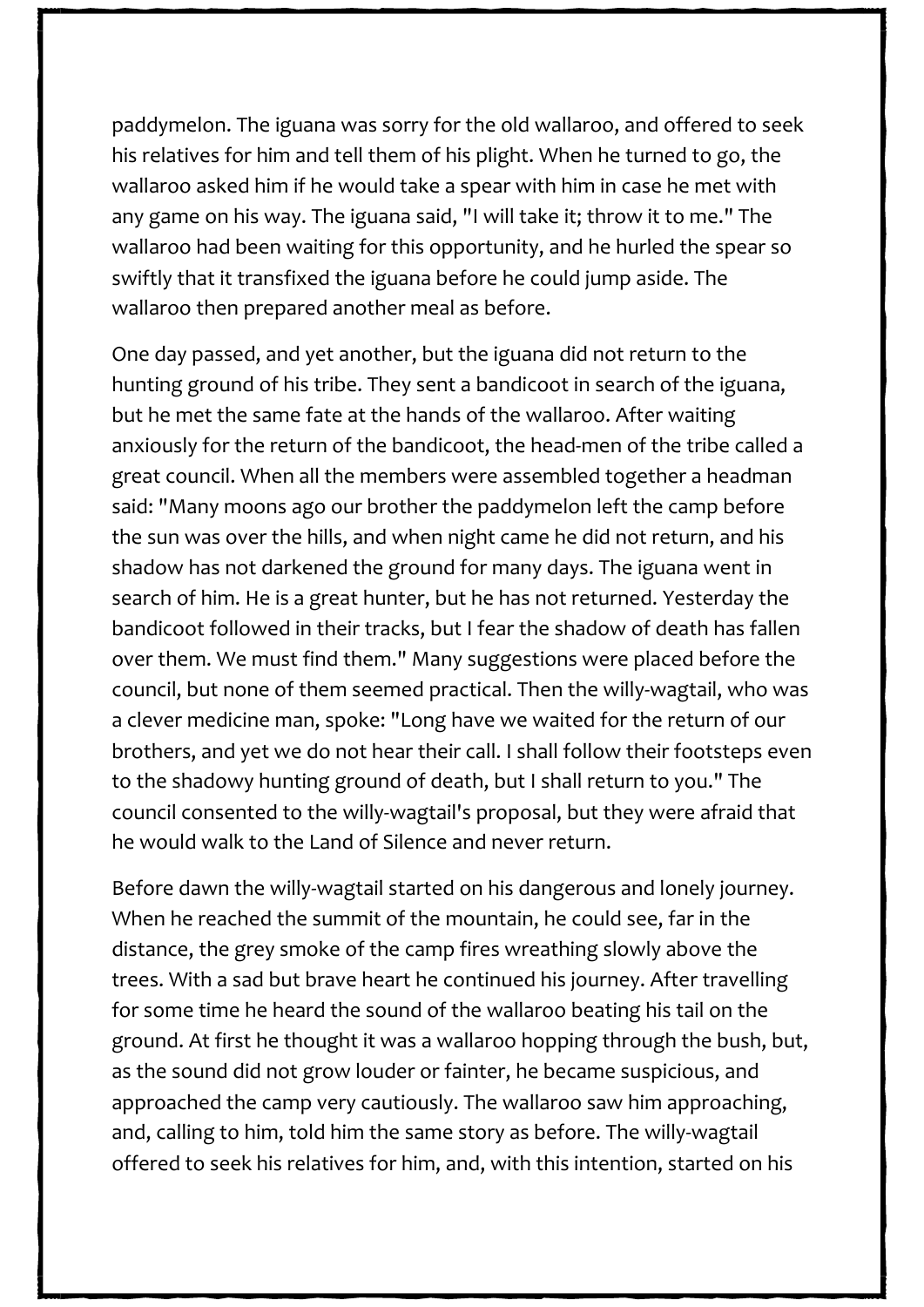way. When he had gone a short distance the wallaroo offered him a boomerang. The willy-wagtail was very suspicious about his intention, and said: "Throw it to me; it will save me the trouble of walking back to the tree."

The wallaroo then threw the weapon with all his strength, but the willywagtail was prepared, and, as soon as the boomerang left the hand of the thrower, he jumped quickly aside. When the wallaroo saw he had missed his mark, and that his evil intentions were known to the willy-wagtail, he became furious, and threw all his spears and nullanullas at him, but failed to strike him. Then the willy-wagtail took the boomerang and threw it at the old wallaroo. It struck him a heavy blow on the chest and killed him. He then skinned him, and prepared to cook his flesh, but he was too old and tough to eat. He now took the skin and returned to the camp. When he told the tribe of the fate of their brothers they were sorely grieved, but their grief was turned to joy when the willy-wagtail showed them the skin of their enemy. The wagtail was rewarded by being made a headman of the tribe.

The headmen now decided that blackfellows should never travel alone. As a mark of remembrance, wallaroos have always had a strip of white fur on their breasts. It is an indication of the boomerang wound that killed the old wallaroo of Mountain Ridge.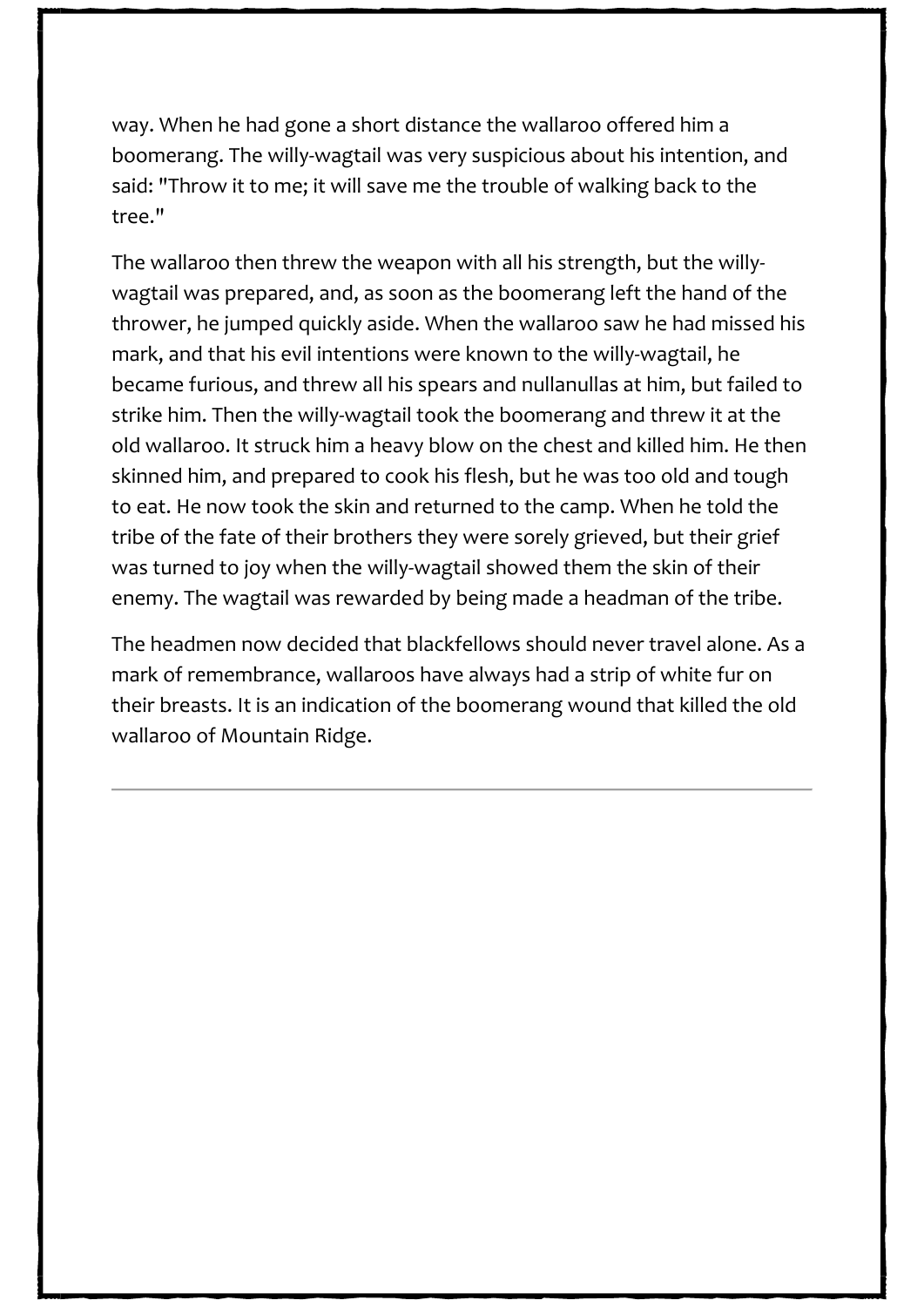### <span id="page-33-0"></span>**HOW THE KANGAROO GOT A LONG TAIL, AND THE WOMBAT A FLAT FORFHEAD**

Many years ago, Mirram the kangaroo and Warreen the wombat were both men. They were very friendly, and hunted and lived together in the same camping-ground. Warreen had a very comfortable gunyah made of bark and soft leaves, but Mirram who was a careless fellow-did not trouble to build a home. He was content to sleep in the open, by the side of a big fire, with the blue sky for a cover, and the green grass for a couch. This open air life was very nice in fine weather, when the stars twinkled in the sky like golden fireflies, but it was extremely uncomfortable in the rainy season.

Ore night a great storm arose. The wind howled eerily, and rocked the tall trees to and fro as though they were shaken by the strong arms of an invisible giant. The rain fell in torrents, and darkness covered the light of the stars. The rain quickly quenched the glowing embers of Mirram's fire, and he was left to the mercy of the storm. After shivering in the cold for some time, he decided to seek the hospitality of Warreen. "Surely my friend would not refuse me shelter on such a night as this," he thought. "I will ask him."

Feeling very cold and miserable, he crept to the opening of Warreen's tent, and seeing there was sufficient space for both of them to sleep comfortably, he woke him and said: "The storm has killed my fire. I am very wet, and the cold wind has chilled me to the bone. May I sleep in the corner of your tent?" Warreen blinked his eyes sleepily and answered in a gruff voice: "No. I want to place my head in that corner. There isn't any room." With this rude remark he moved into the corner, but, as he could not occupy the whole space of the tent, another corner became vacant. Mirram went away and sat by the wet ashes of his fire, and his thoughts were as miserable as the weather. The fury of the storm increased, and looking anxiously at the rainproof gunyah of his friend, he decided to approach Warreen again. He entered the shelter, and, touching Warreen gently on the shoulder, said: "The wind is very cold, and as biting as the teeth of the wild dog. The rain is falling heavily and will not cease. I should be grateful if you would allow me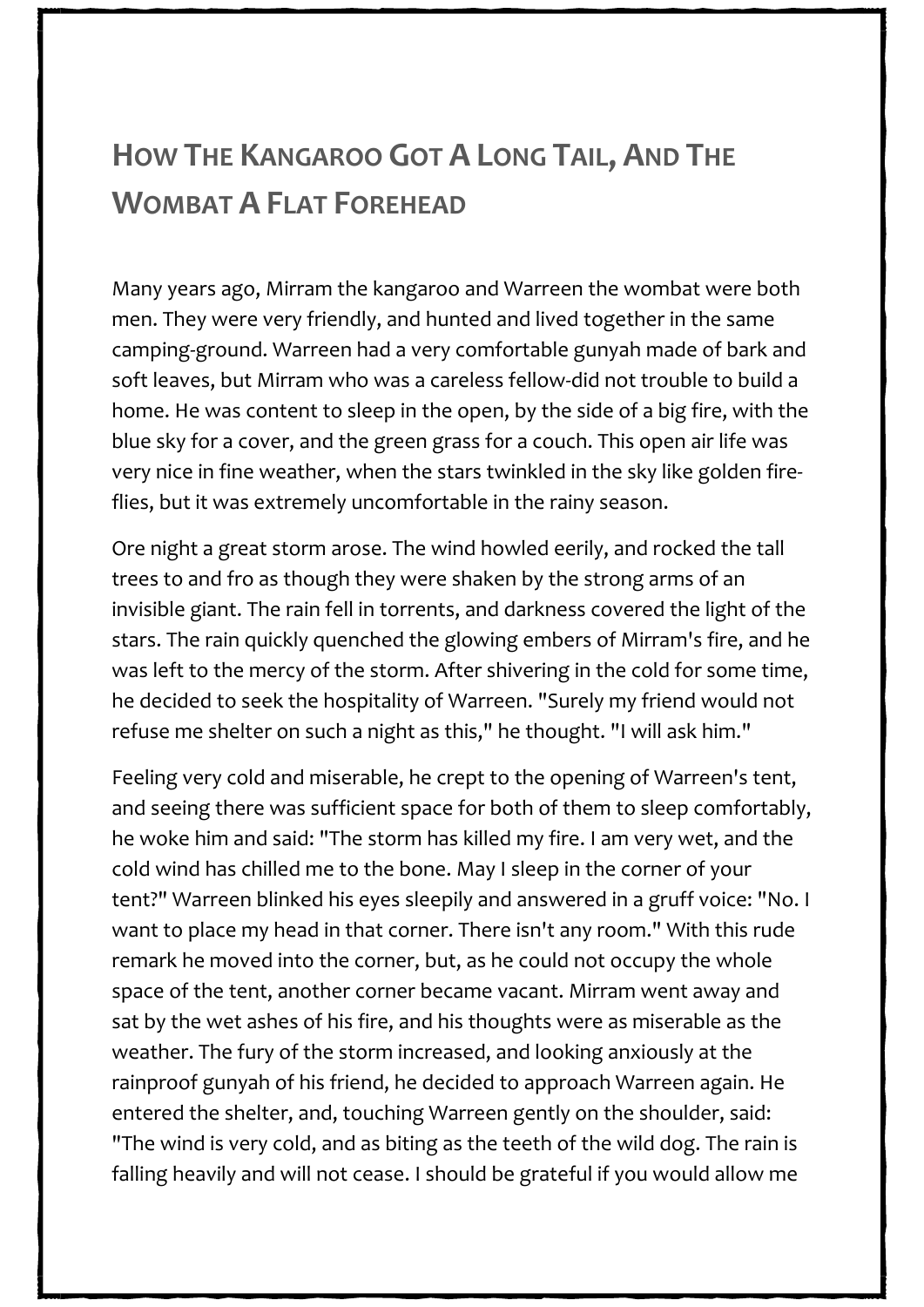to sleep in that corner. I will not disturb you." Warreen raised his head, listened to the moaning of the storm outside, and then replied: "I will not have you here; there isn't any room. Go outside and do not keep waking me." "But," replied Mirram, "there is room in that corner. Surely you wouldn't drive me out into the storm to die!"

Thereupon, Warreen moved one leg into the corner and again a space became vacant. Seeing he could no longer hoodwink Mirram and hide from him his selfish intentions, he grew very angry and yelled: "Get out! Get out! I won't have you in my tent. I don't care where you die." This harsh treatment exasperated Mirram and he left the tent in a terrible rage. Outside the tent, he groped around in the dark until he found a large flat stone.

Then he crept silently to the gunyah. By the sound of heavy breathing he knew Warreen was asleep. Moving very silently, he entered the tent, and, raising the stone high in his arms, dashed it on the head of the sleeper. The terrible blow did not kill Warreen but flattened his forehead.

When he had recovered from his pained surprise, he heard the mocking voice of Mirram saying:

"That is your reward for treating a friend so cruelly. You and your children and their children's children will wander through the land with flat foreheads that men may know them for your selfishness."

As Warreen was no match for his opponent, he did not answer, but nursed his sore head and some very bad thoughts. From that moment, he was always planning revenge for his injury.

Some time later, Warreen was hunting in the forest, and, through the shadow of the trees, he saw Mirram a short distance ahead. He crept noiselessly towards him, and, when Mirram was looking for the marks of a possum on the bark of a tree, he threw a spear at him with all his strength.

The spear struck Mirram at the bottom of the back, and so deeply did it enter that he could not pull it out.

While he was struggling with the spear, Warreen walked up to him, and, in a bantering voice, said: "Aha! My turn has come at last. I have waited long to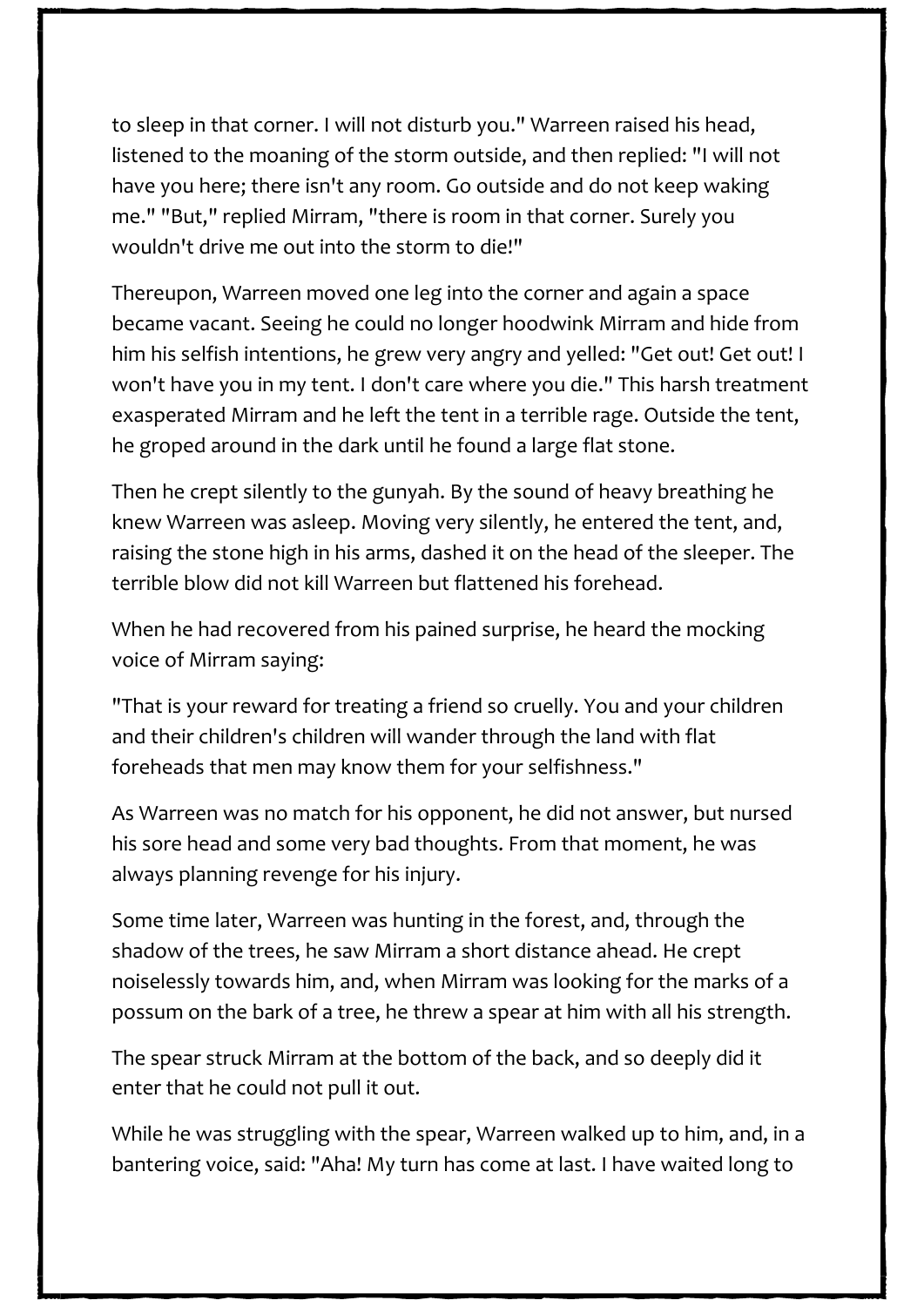repay you. You will always carry the spear in your back and wander without a home while you live. Your children will carry the spear and be homeless for ever. By these tokens, men will always remember your attempt to kill me while I slept."

From that time the kangaroo has had a long tail, which makes a low, thudding sound as he wanders homeless through the bush, and the wombat still has a very flat forehead as an everlasting sign of selfishness.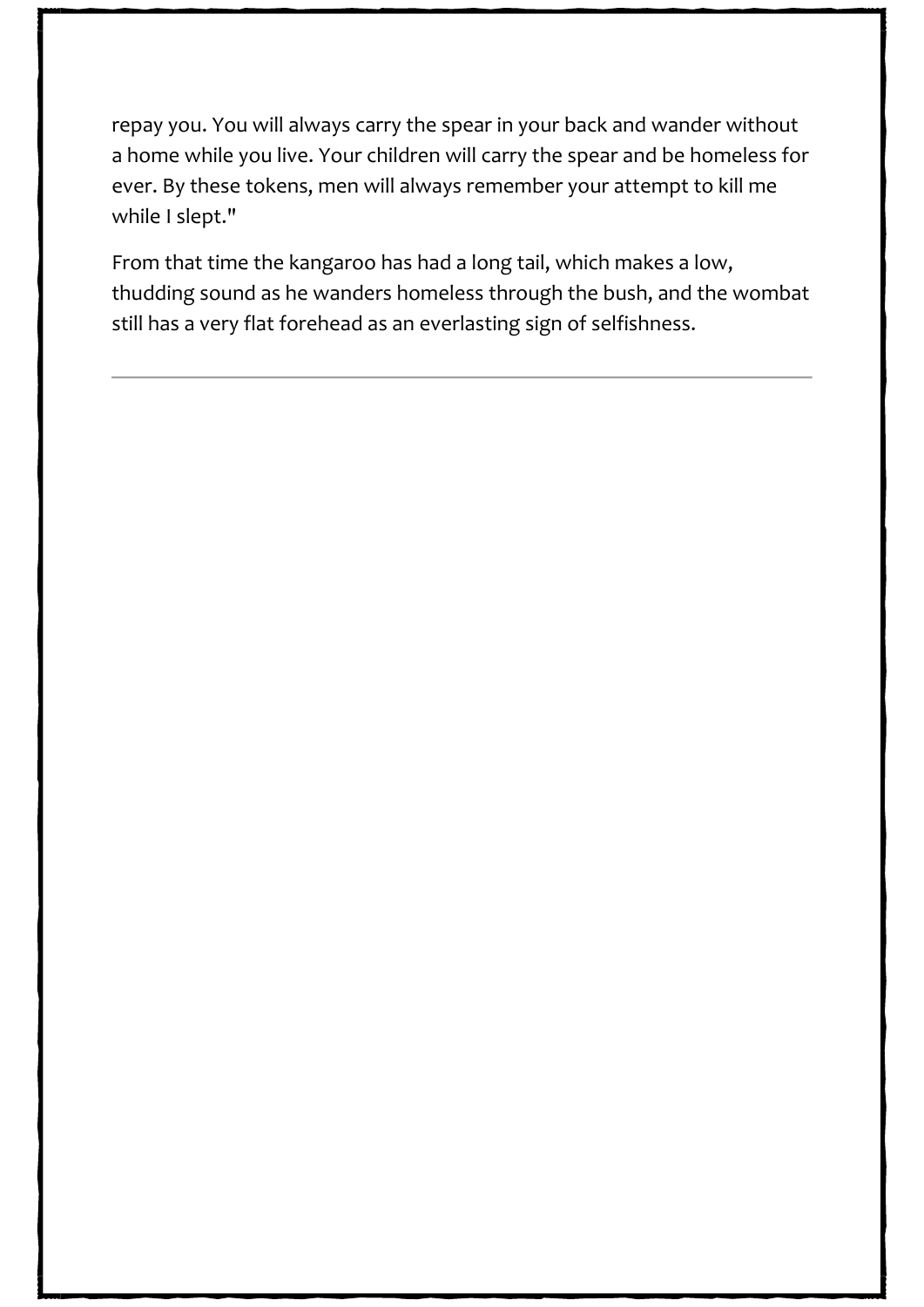### <span id="page-36-0"></span>**WHY THE EMU HAS SHORT WINGS AND THE NATIVE COMPANION A HARSH VOICE**

An emu with very long wings once made her home in the sky. One day she looked over the edge of the clouds, and down on the earth she saw a great gathering of birds dancing by a reed-grown lagoon. High in a gumtree the bell birds were making sweet music with their silvery chimes; the kookaburra, perched on the limb of a dead tree, was chuckling pleasantly to himself; while the native companion danced gracefully on the grass nearby.

The emu was very interested in dancing, so she flew down from her home beyond the clouds, and asked the birds if they would teach her to dance. A cunning old native companion replied: "We shall be very pleased to teach you our dances, but you could never learn with such long wings. If you like, we will clip them for you." The emu did not give much thought to the fact that short wings would never carry her home again. So great was her vanity that she allowed her wings to be clipped very short. When she had done so, the native companions immediately spread their long wings-which they had previously concealed by folding them close against their backs-and flew away, leaving the emu lonely and wiser than before. She never returned to her home in the sky, because her wings would not grow again. They have remained short and useless ever since. This is the reason why emus run very fast, but never fly.

After wandering alone for a long time the emu reconciled herself to a home on the earth, and reared a large family. One day she was walking through the bush when the native companion-who also had a large family-saw her in the distance. The native companion immediately hid all her chicks in the undergrowth, except one; then she approached the emu in a friendly manner, and said: "What a very weary life you must have feeding such a large family. You are looking very ill, and I am sure you will die. I have only one chick. Take my advice and kill your chicks before they kill you." The foolish emu again listened to the soft words of the other bird, and destroyed all her chicks.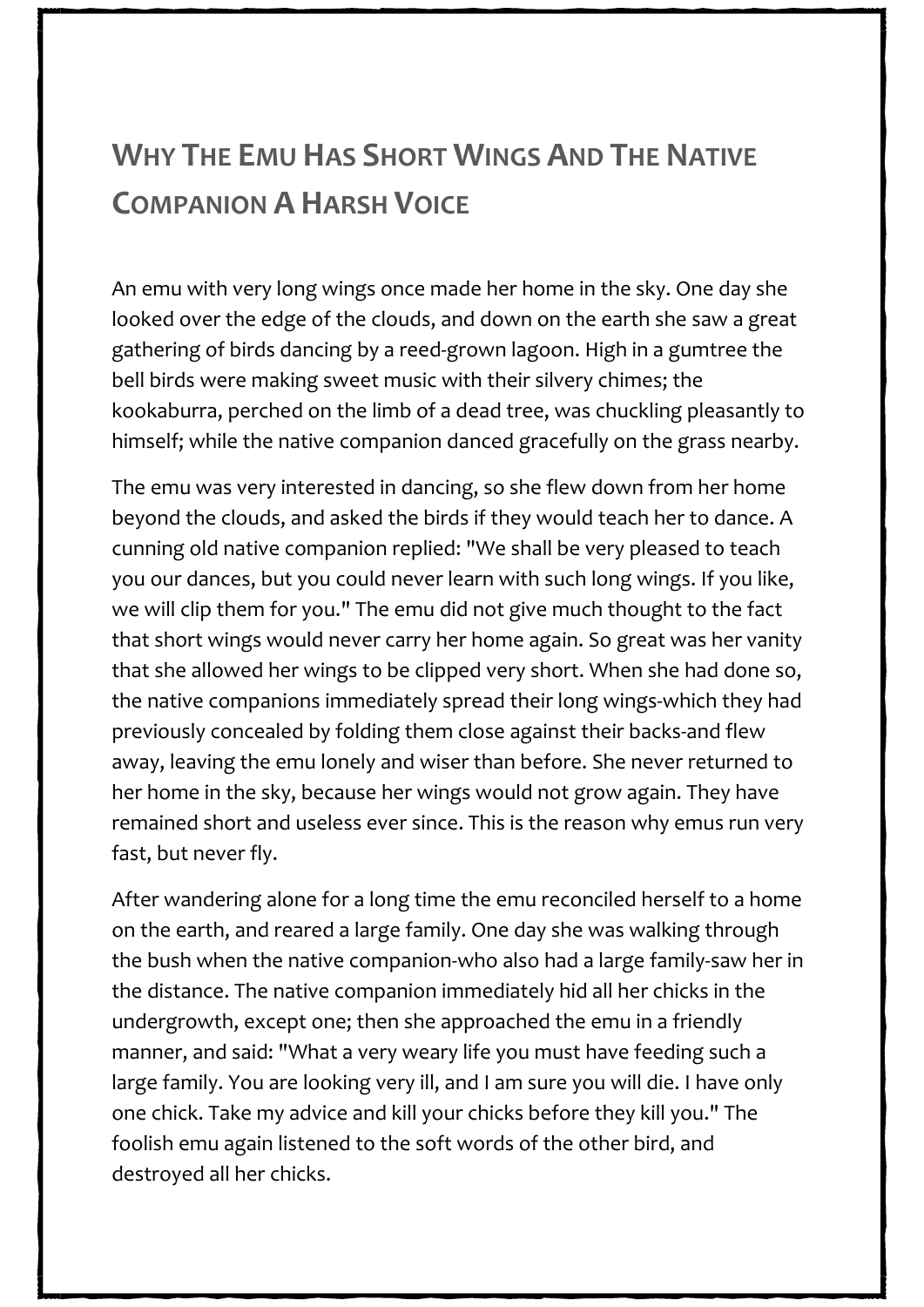Thereupon the native companion called in a low, sweet voice, "Geralka Beralka, Geralka Beralka," and all her fluffy little chicks came running to her from the bushes in which she had hidden them. The emu was frantic with grief when she realised what she had done; but once again she paid the price of vanity and idle flattery with a sad and lonely heart. The native companion was so eager to call her chicks after the cruel trick she had played on the emu that she twisted her neck, and lost her beautiful voice for ever. And now she can call with only two harsh, discordant sounds.

The seasons passed, and once again the emu had a big clutch of eggs. One day the native companion paid her a visit and pretended to be friendly, but the sight of her old enemy made the emu very angry. The emu made a savage rush at her, but the native companion hopped over her back and broke all the eggs except one. After dancing around for a little while, the native companion made a determined rush, and, seizing the remaining egg, threw it up into the sky.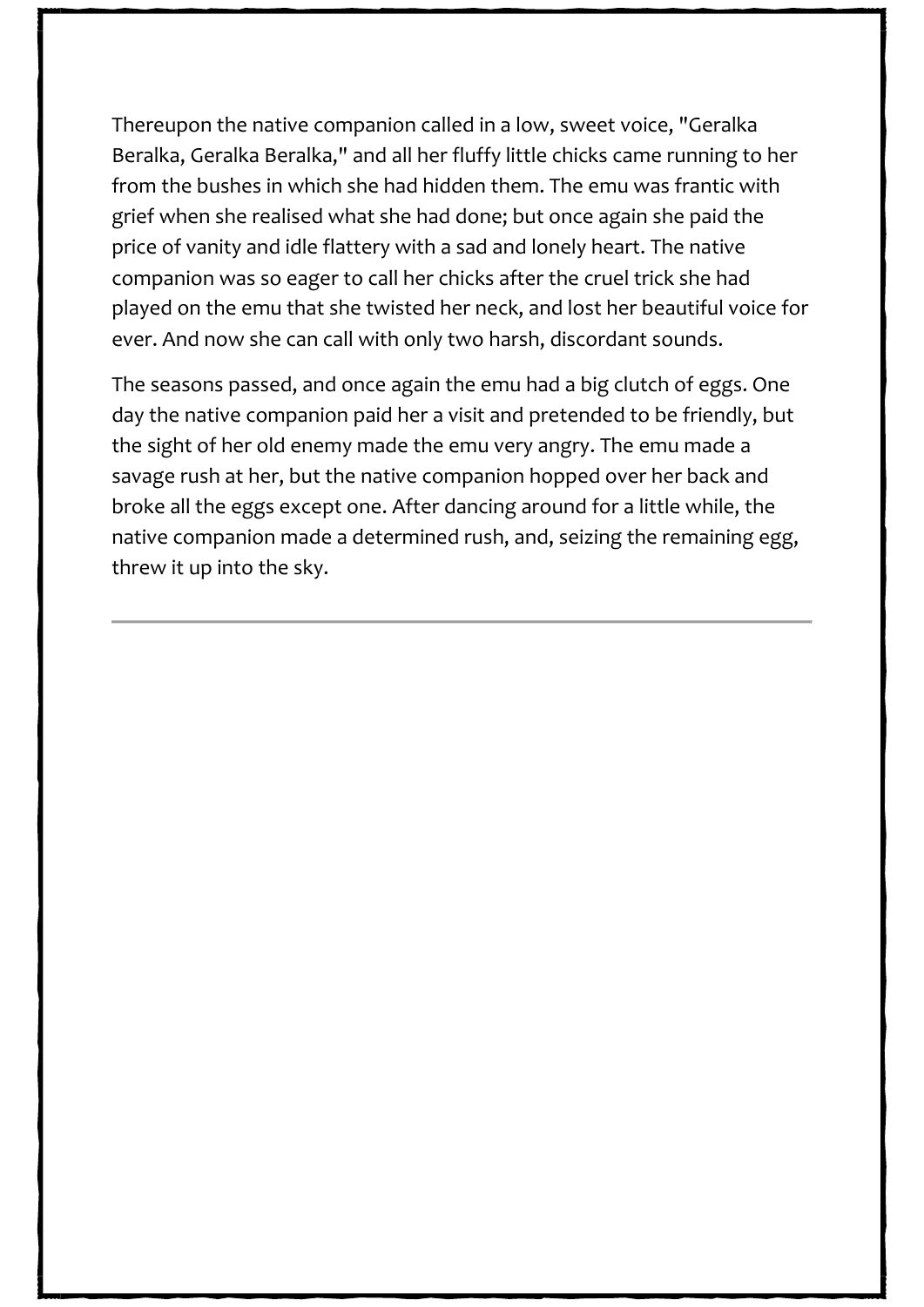### <span id="page-38-0"></span>**HOW THE SUN WAS MADE**

Dawn, Noontide and Night.

When the emu egg was hurled up to the sky it struck a great pile of wood which had been gathered by a cloud man named Ngoudenout. It hit the wood with such force that the pile instantly burst into flame, and flooded the earth with the soft, warm light of dawn. The flowers were so surprised that they lifted their sleepy heads to the sky, and opened their petals so wide that the glistening dewdrops which night had given them fell to the ground and were lost.

The little birds twittered excitedly on the trees, and the fairies, who kept the snow on the mountain tops, forgot their task, and allowed it to thaw and run into the rivers and creeks. And what was the cause of this excitement?

Away to the east, far over the mountains, the purple shadows of night were turning grey; the soft, pink-tinted clouds floated slowly across the sky like red-breasted birds winging their way to a far land. Along the dim sky-line a path of golden fire marked the parting of the grey shadows, and down in the valley the white mist was hiding the pale face of night.

Like a sleeper stirring softly at the warm touch of a kiss, all living things of the bush stirred at the caress of dawn.

The sun rose with golden splendor in a clear blue sky, and, with its coming, the first day dawned.

At first the wood pile burned slowly, but the heat increased, until at noonday it was thoroughly ablaze.

But gradually it burnt lower and lower, until at twilight only a heap of glowing embers remained. These embers slowly turned cold and grey. The purple shadows and white mists came from their hiding-places, and once again the mantle of night was over the land.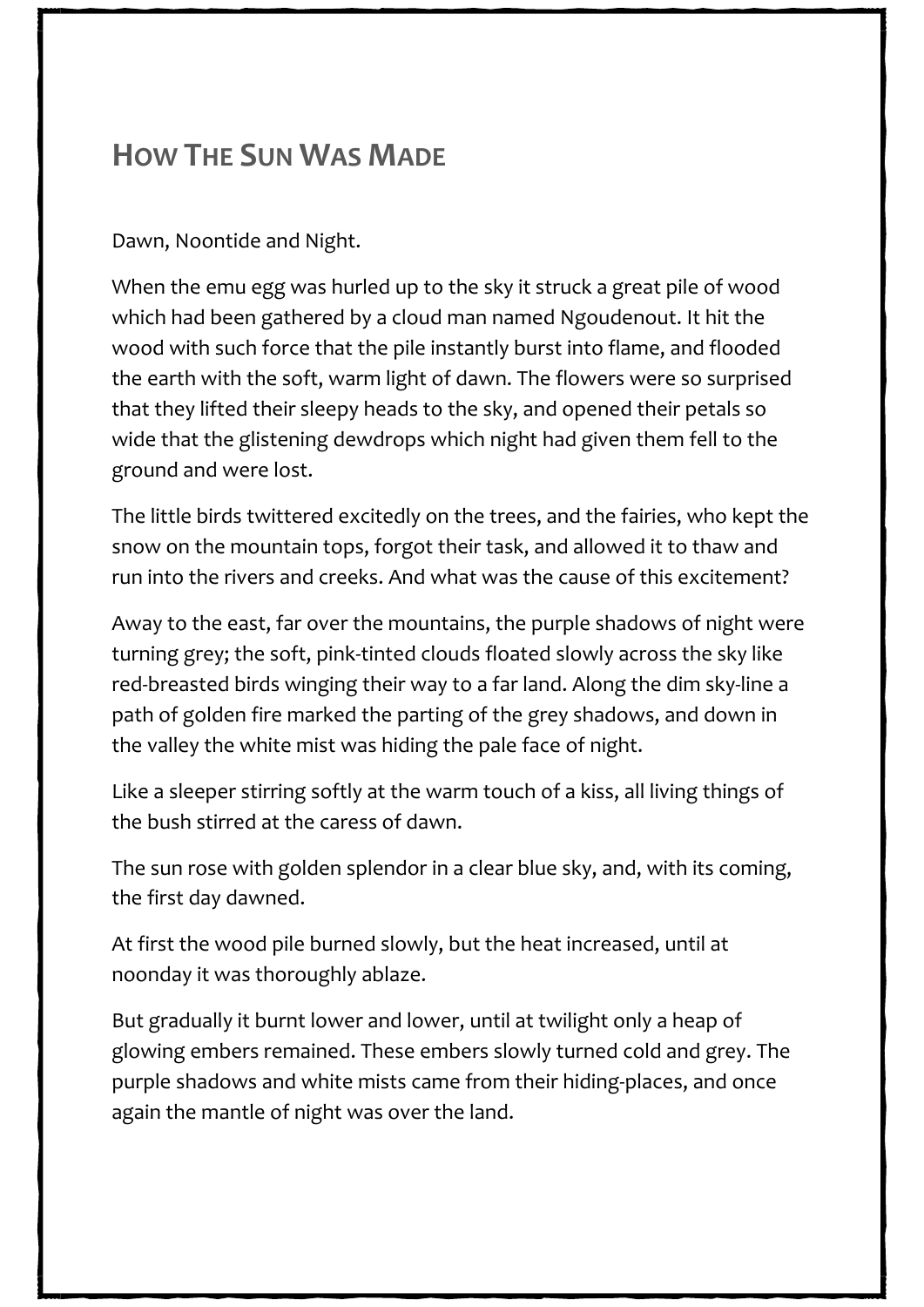When Ngoudenout saw what a splendid thing the sun was, he determined to give it to us for ever. At night, when the fire of the sun has burnt out, he goes to a dark forest in the sky and collects a great pile, of wood. At dawn he lights it, and it burns feebly until noonday is reached, then it slowly burns away until twilight and night falls. Ngoudenout, the eternal wood gatherer, then makes his lonely way to the forest for the wood that lights the fire of the sun.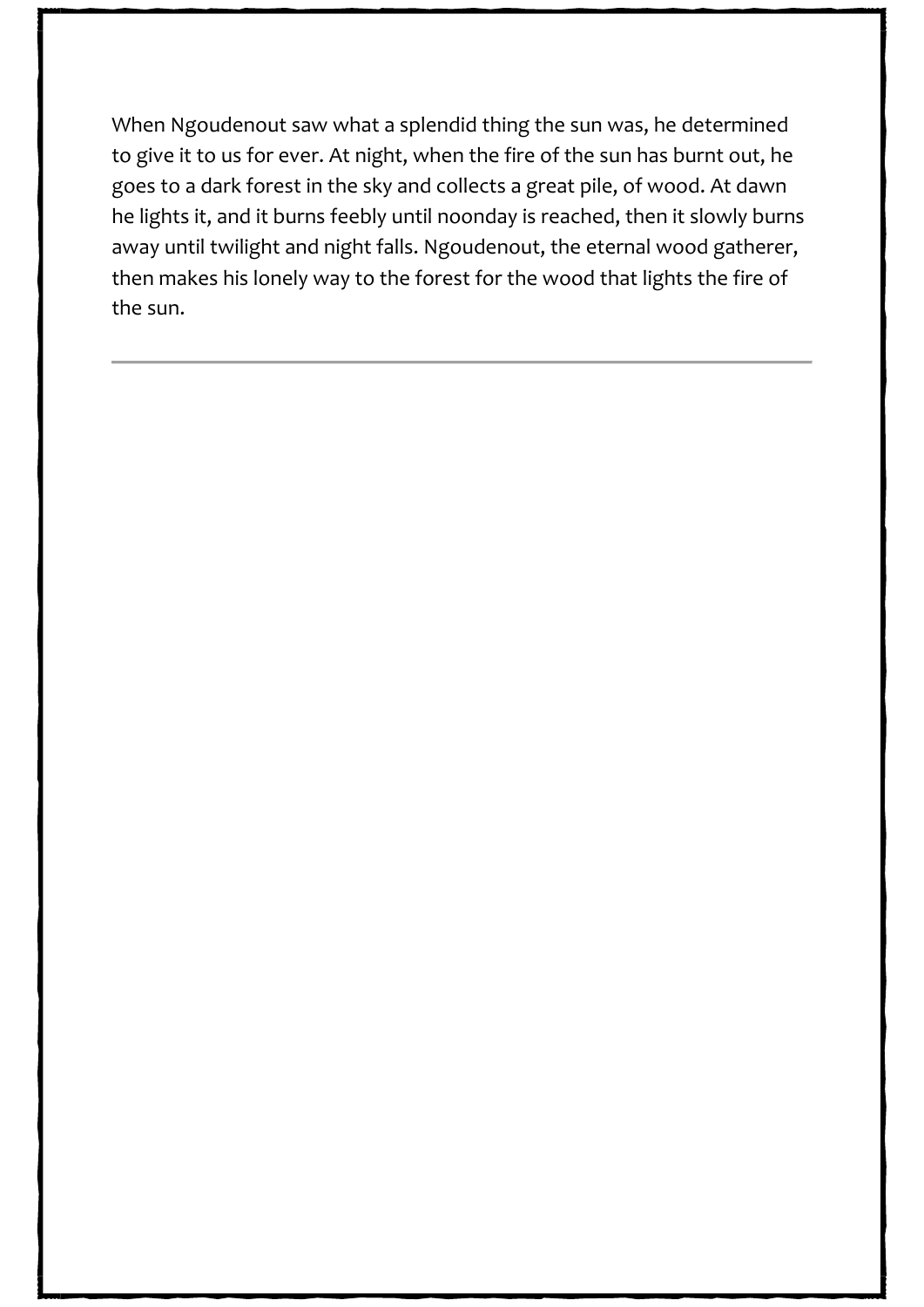### <span id="page-40-0"></span>**THUGINE, THE RAINBOW AND THE WANDERING BOYS**

Far to the west in the deep blue sea there dwells a great serpent named Thugine. His scales are of many shimmering colors. When a rainbow appears in the sky, it is Thugine curving his back and the sun reflecting the colors of his scales.

Many years ago, a tribe of blacks camped close to a sea beach. One morning they all went out to fish and hunt, with the exception of two boys, whom the old men left in charge of the camp. Wander not into the forest lest the wild dogs eat you, or to the beach, where Thugine the serpent is -waiting for children who wander alone." This was the parting advice of the old men to the boys.

When the men had departed, the boys played about the camp for a while, but they soon grew tired of their games. The day was very hot, and in the distance the boys could hear the dull, deep booming of the surf. Both the boys were longing to go to the beach, but were afraid to speak their desire. At last the elder boy spoke, and said: "The fires of the sun are burning bright to-day, but on the breeze I can feel the cool breath of the sea. Let us go to the beach, and we shall return before the shadow of night has fallen. The men will not know." The other boy hesitated and was afraid, but at last he yielded, and together they wandered hand in hand through the bush.

After walking for some time they came to an opening in the trees, and, before their expectant gaze, a wonderful scene unfolded. A golden beach stretched far away until it was lost to view in the dim distance. The cool waves rolled lazily in great green billows from the outer reef, and dashed in a haze of sparkling white foam on the hot sands of the palm-fringed beach. The song of the sea rose in a deep, loud booming, and gradually died away to a low, soft murmuring. The boys were lost in wonder at the beauty of the scene. Never had they seen such an expanse of water sparkling in the sun like the blue sky. Over its rippled surface the shadows ,of the clouds floated like sails across the sun.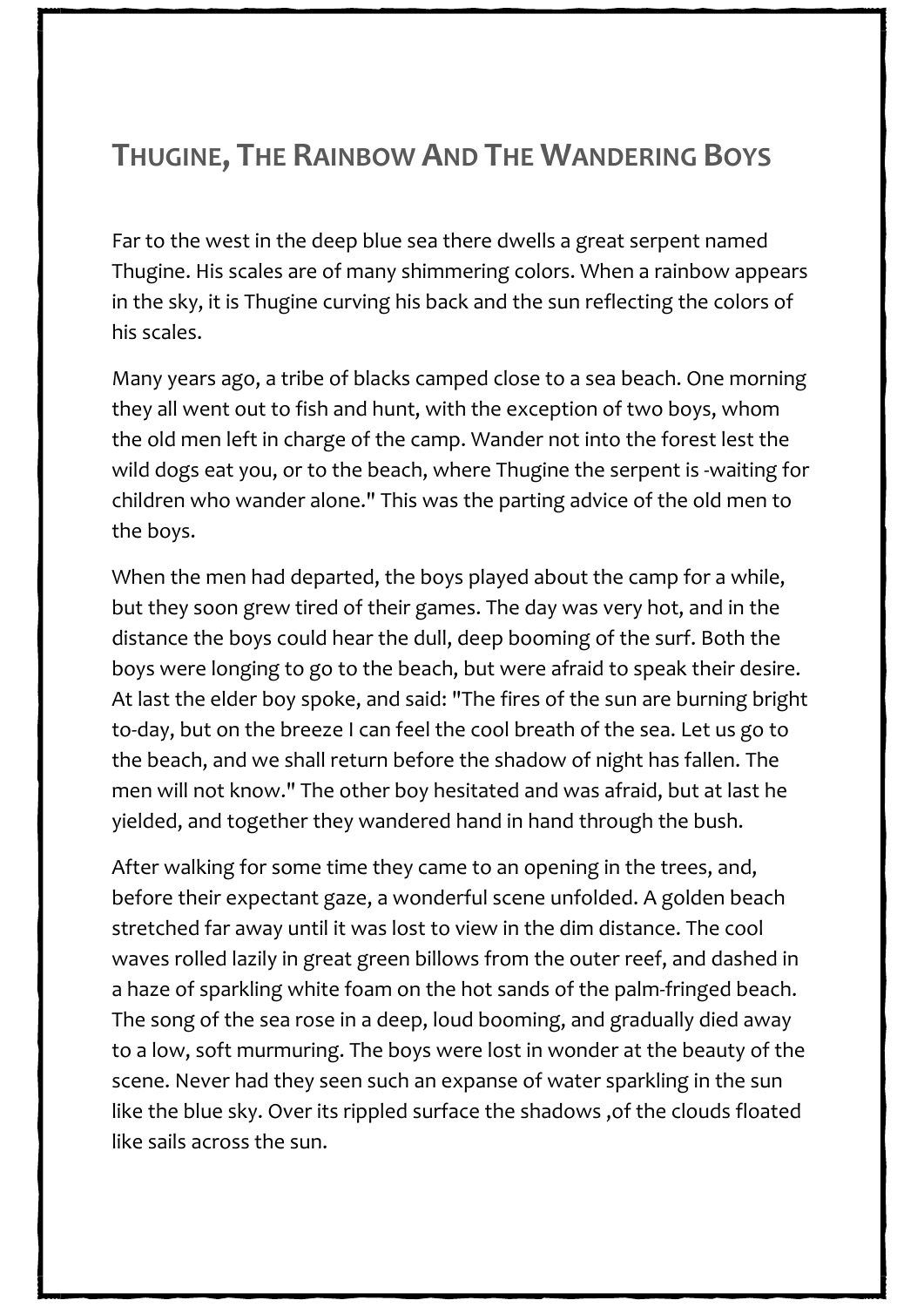Thugine, the serpent, had seen the boys coming from afar, and, while they played on the beach, he swam swiftly and silently to the shore and seized them. When the men arrived at the camp, they discovered the absence of the boys. They searched the bush all through the -night, and at dawn came to the beach. Far from the shore they saw two, black rocks jutting out of the sea. Then they knew that Thugine had taken the wandering boys and turned them into rocks. The men turned their faces again towards the camp; their hearts were heavy and their thoughts were sad.

To this day the rocks remain between Double Island Point and Inship Point, When a rainbow appears in the sky, the old men of the tribe tell the story of the disobedience and punishment of the wandering boys.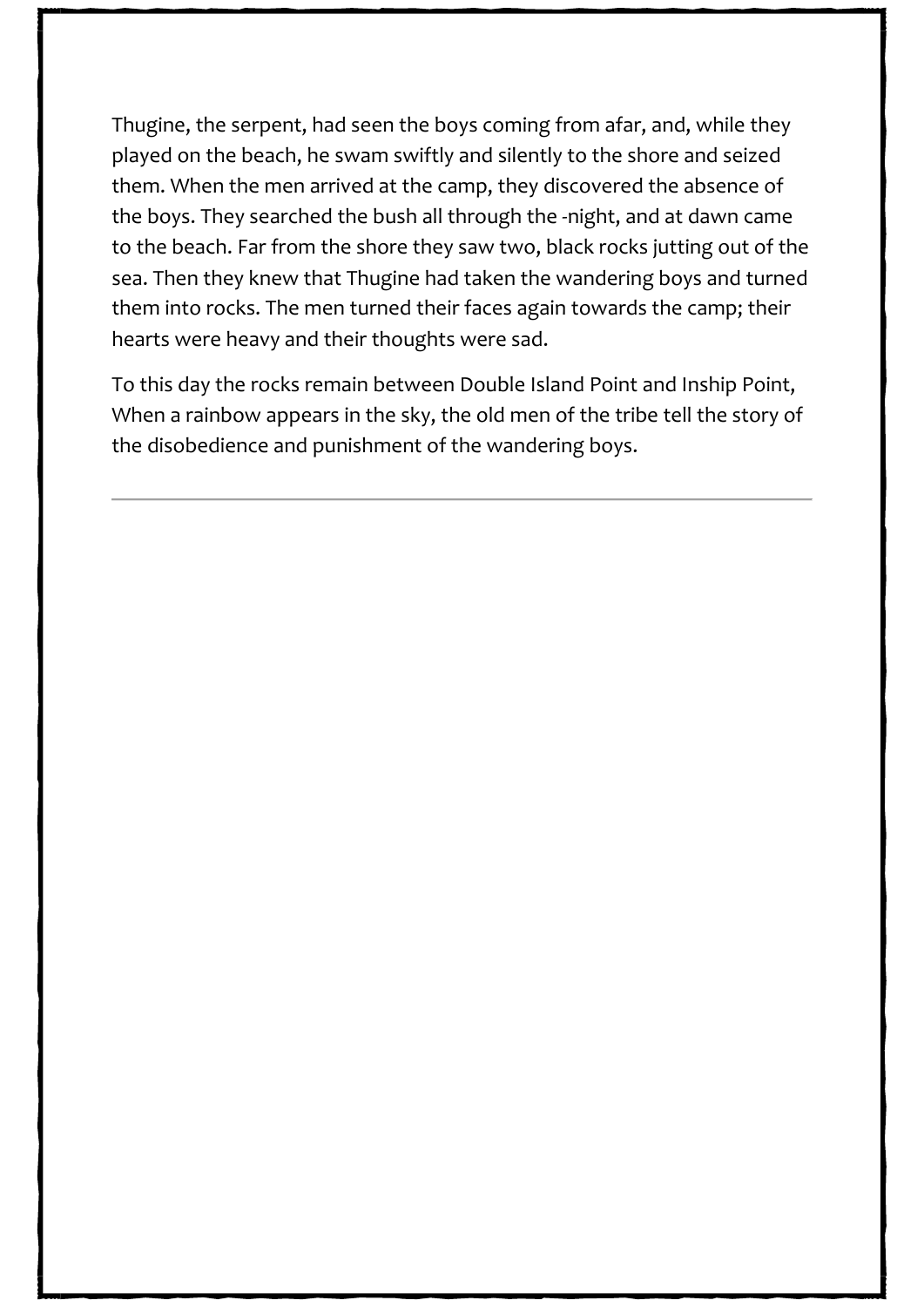### <span id="page-42-0"></span>**MIRRAGAN, THE FISHERMAN**

A Tale of the Wollandilly River, Whambeyan and Jenolan Caves.

NOTE.--The Jenolan are wonderful subterranean caves of limestone formation, situated in the Blue Mountains, New South Wales. They are set in the midst of wild and rugged mountain scenery, where rivers wind away like silver ribbons to the distant sea, and the mountain kings are crowned with snow. In these deep, mysterious caves of crystalline wonder Nature has surpassed herself in artistry.

Ages ago, in the dream-time, many of the animals now on earth were men. They were much bigger than the blackfellows of the present time, and were possessed of wonderful magic power, which allowed them to move mountains, make rivers, and perform many other feats of extraordinary strength and daring. At this time, Gurangatch lived in a very deep waterhole at the junction of what we now know as the Wollondilly and Wingeecaribee Rivers, in New South Wales. Gurangatch was half fish and half reptile, with shimmering scales of green, purple and gold. His eyes shone like two bright stars through the clear green water of his camping ground. At mid-day, when the sun was high, he basked in the shallow water of the lagoon, and at nightfall retired to the dark depths of the pool.

Mirragan, the tiger-cat, was a famous fisherman. He would never trouble to trap or spear small fish, but would wait for the largest and most dangerous. One day he was passing by the waterhole, when he caught a glimpse of the gleaming eyes of Gurangatch. Instantly he threw a spear at him, but Gurangatch swam to the bottom of the waterhole, which was very deep. Mirragan sat on the bank for some time, and wondered how he could catch such a splendid fish. At last he hit upon a plan. He went into the bush and cut a lot of bark, carried it to the waterhole, and placed it under the water at several positions around the bank. He intended to poison the water with the bark, and thus cause Gurangatch to rise to the surface. The water made Gurangatch very sick, but it was not sufficiently poisonous to cause him to rise to the surface. After waiting for a considerable time, Mirragan realised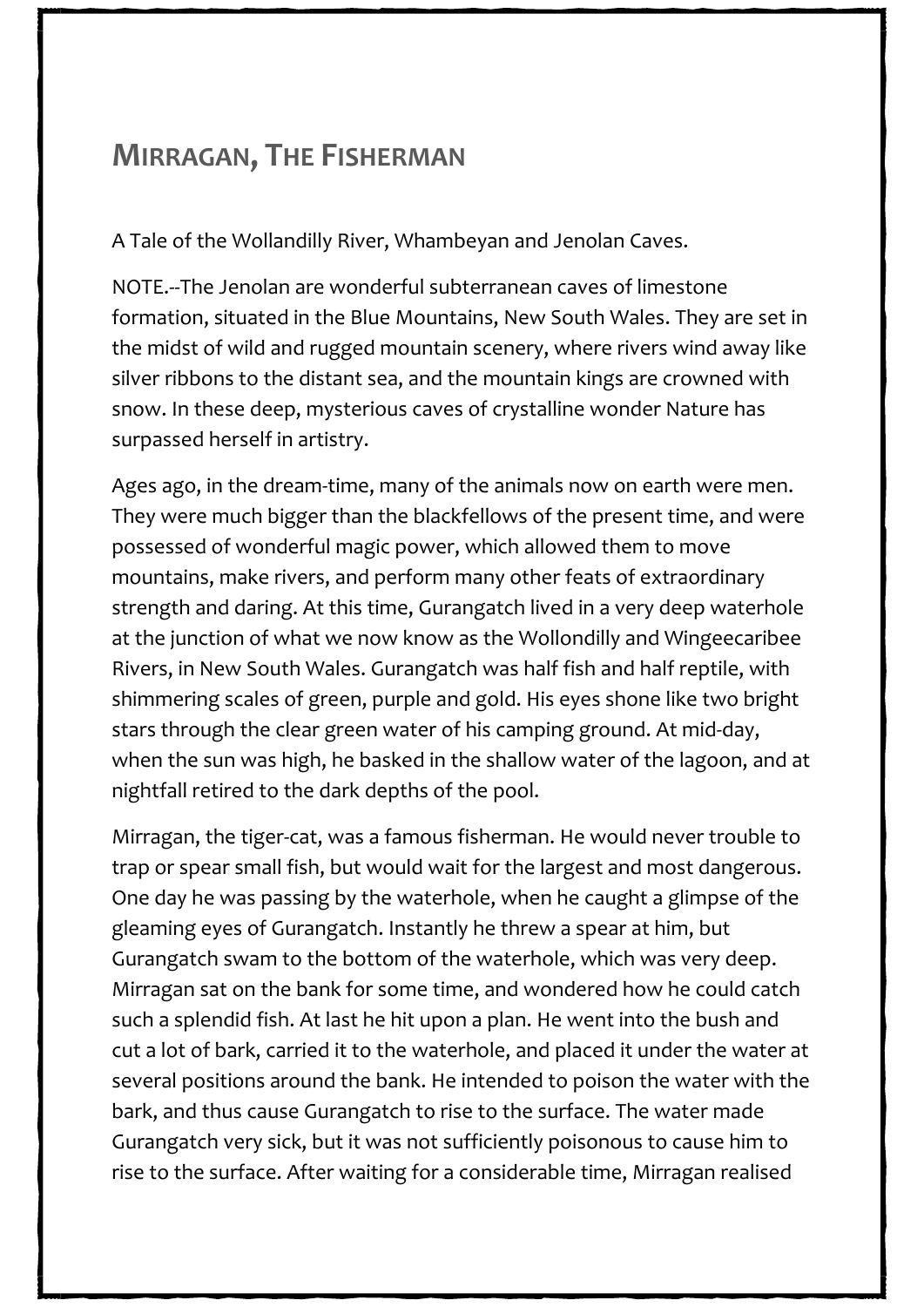that his plan had failed. He was sorely disappointed, but again went in search of more bark.

When Gurangatch saw his enemy depart, he suspected some other trick. In order to escape, he commenced to tear up the ground for many miles, and the water of the lagoon flowed after him. In this manner he formed the present valley of the Wollondilly River. He then burrowed underground for several miles, and came out on the side of the valley by a high rocky ridge, which is now known as the Rocky Waterhole. When Gurangatch reached this lagoon, he raised his head and put out his tongue, which flashed like summer lightning across a stormy sky. From this vantage place he saw Mirragan following swiftly in his trail. Gurangatch then re turned along his burrow to the Wollondilly, and continued to make a channel for himself. When he arrived at the junction of the Guineacor River, he turned to the left and continued its course for a few miles. At last he arrived at a very rocky place, which was hard to burrow through. He therefore turned on his track and continued his former course, which is the long bend in the Wollondilly at this point. He then made Jock's Creek-which flows into the Wollondilly-and, on reaching its source, he again burrowed deep beneath the mountain ranges, and came up inside the Whambeyan Caves.

Let us now return to the adventures of Mirragan. When he arrived at the waterhole with the second load of bark, he saw that Gurangatch had escaped. He then following him many miles down the river, until he overtook him at the Whambeyan Caves. Mirragan was afraid to follow Gurangatch along the dark underground passages of the caves. He now climbed on top of the rocks and dug a very deep hole, and then poked a pole down as far as it would reach in order to frighten Gurangatch out of his safe retreat. However, he did not succeed with the first, hole, and so he made many of them. These holes still remain on the top of Whambeyan Caves.

One morning, at daybreak, Gurangatch escaped through his tunnel to the Wollondilly again. Now, Mirragan's family lived a few miles down the river and, when they saw Gurangatch coming, with the water roaring and seething after him like a great river in flood, they were terrified, and ran up the side of the mountain for safety. At this time Mirragan appeared on the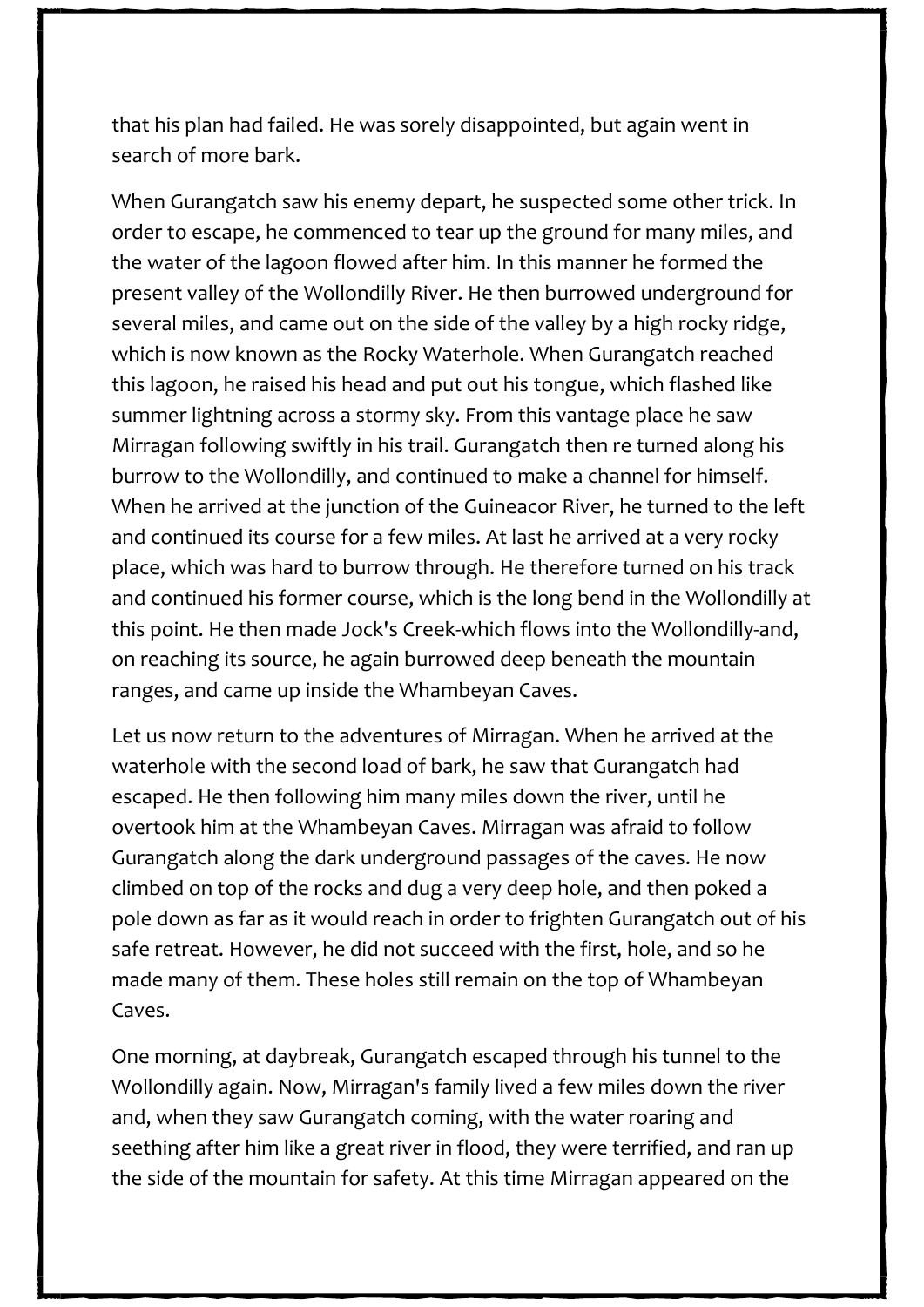scene of trouble, and his wife upbraided him for disturbing Gurangatch, and begged him to leave his enemy in peace. Mirragan listened very patiently, but would not be dissuaded. He again took up the relentless chase, and overtook Gurangatch at a place called Slippery Rock. Here they fought a desperate fight, until they made the rock quite smooth with their struggleshence its name. After fighting for some time, Gurangatch escaped and continued his course. The water flowed after him in a roaring torrent. Mirragan followed, and, every time he overtook his enemy, he struck him with a heavy club, while Gurangatch retaliated by striking him with his tail.

This battle continued down the course of Cox's River to the junction of Katoomba Creek. He then doubled on his course, and again travelled up the Cox. Mirragan was close on his trail, and, in order to escape, he again burrowed underground, and came out on Mouin Mountain. Here he made a very deep waterhole, which, even to the present day, is a danger to cattle, on account of its depth. After much travelling he at last arrived at Jenolan Caves, where he met many of his relations. Gurangatch was tired and weary from his long journey, and very sore from the blows he had received. Turning to his relations, he said: "I am weary and very sore; many days have I travelled, and many nights have I watched the moon rise over the mountains and again sink beneath the earth. My enemy continues to hunt me, and will surely kill me. Take me, O my brothers, to a dark, deep waterhole that lies beyond the mountains, and I will rest." They then took him from the eaves to a waterhole beyond the mountain ranges.

Mirragan was very tired when he arrived at Binnoomur, so he rested himself on a hill. When he had regained his strength, he searched about the caves and saw the tracks of Gurangatch and his relations, and the direction they had taken to the waterhole. Being very tired, he decided that the best thing to do was to seek his own friends and ask their help. Mirragan then travelled far to the west, where the camping ground of his friends was set. On reaching their camp he found them eating roasted eels. They offered him a portion, but he said: "I do not want such little things. I have been hunting a great fish for many days and nights. His eyes shine like stars when the night is cold, and his body shimmers like the noonday sun. His friends have taken him over the mountains to the Joolundoo waterhole. Will you send the best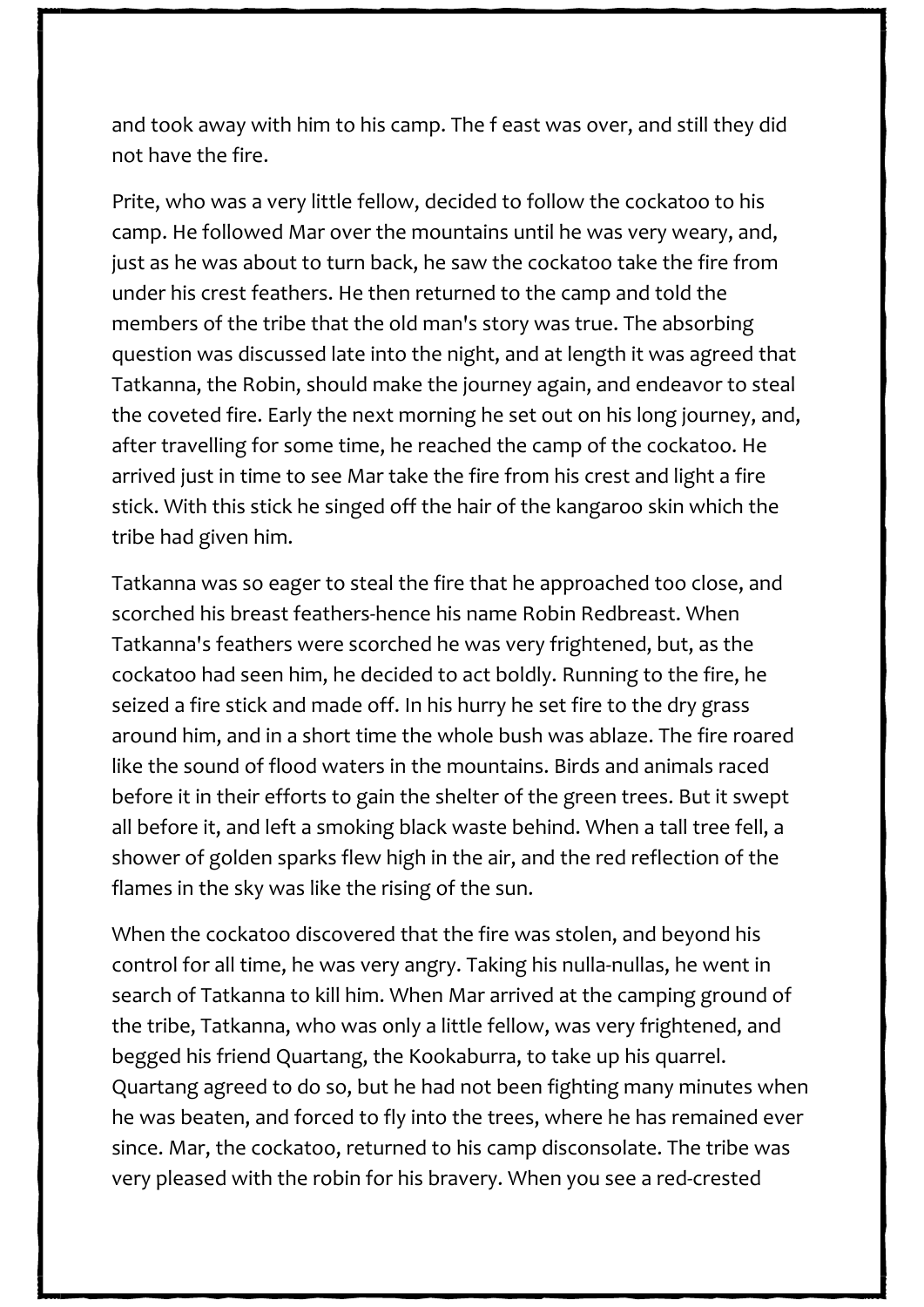cockatoo, you will remember how fire was stolen from him. He still has a beautiful red crest, and is known as Leadbeater's cockatoo. The robin redbreast also retains his scorched feathers in remembrance of his great feat.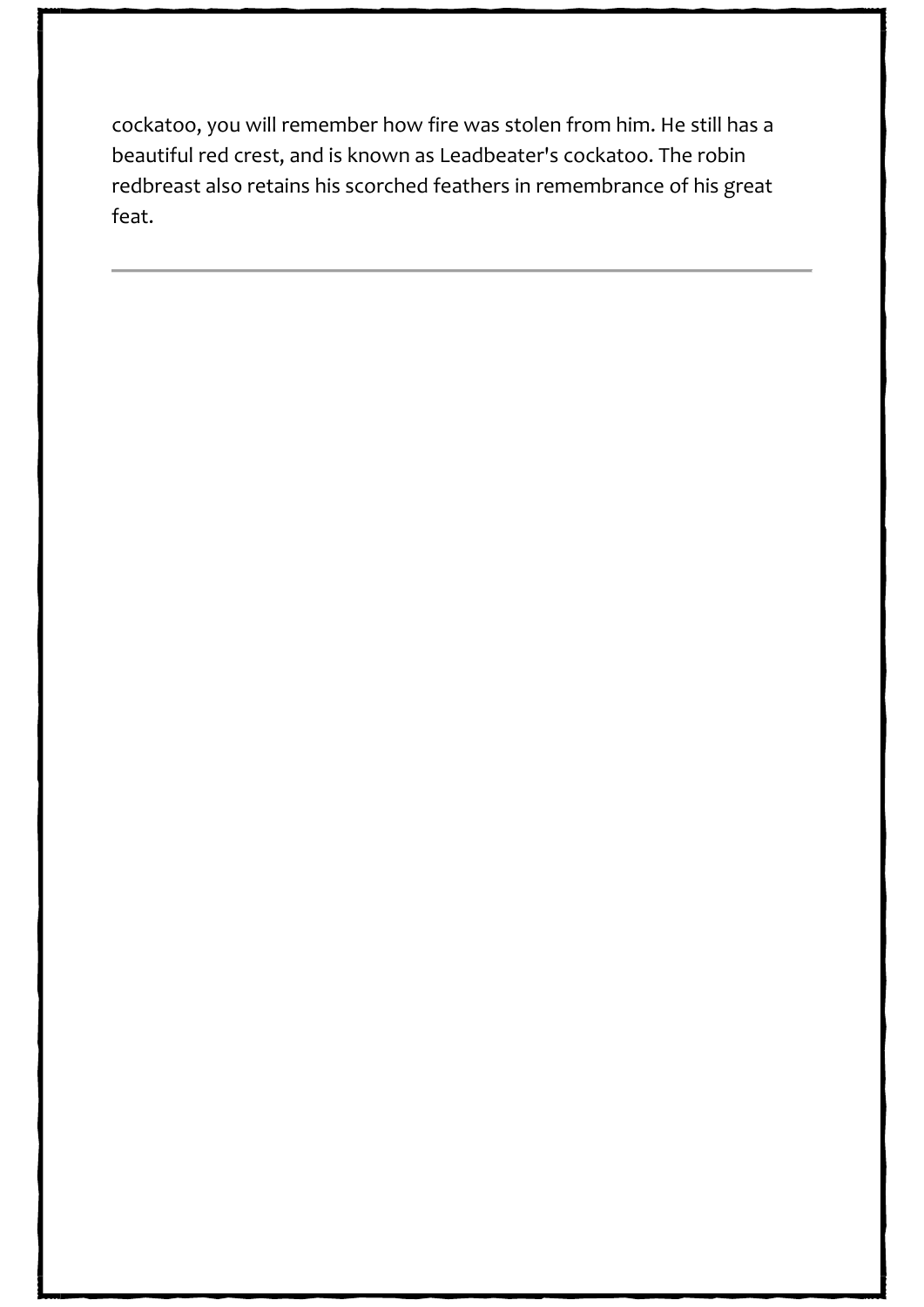### <span id="page-50-0"></span>**WHY THE FISH-HAWK WAS DRIVEN TO THE SEA**

One day a Fish-hawk decided to catch some fish in a waterhole close to his camping ground. He gathered some bitter bark in the bush and placed it in the water. He knew that the bitter taste of the water would make the fish sick, and they would float to the surface and be easily speared. Having arranged the layers of bark in the water, he went to sleep beneath the shade of a tree for a little while. But a pheasant happened to be passing that way, and noticed the fish floating in the water. He therefore quickly took the opportunity of spearing them.

When the hawk returned, he met the pheasant carrying a string of fish tied to a bundle of spears. "Those are nice fish you have," remarked the hawk. "Where did you catch them?"

"They were floating in the waterhole, and I speared them," replied the pheasant.

The hawk claimed the fish as his property, but the pheasant only laughed at him and said: "You did not poison the fish. When I passed you were asleep in the shade of a tree. You cannot sleep and catch fish at the same time."

The hawk was very annoyed, and determined to be revenged for the mean trick played on him. One day he watched the pheasant place his spears on the bank of a river while he set some fish traps. The hawk crept along cautiously, and, stealing the spears, hid them in the branches of a tall tree. When the pheasant returned, he discovered his loss, and began to search for the missing spears. He saw the tracks of the hawk in the sand, and, following them, came to the tree in which the spears were hidden. The marks on the trunk of the tree made by the axe used in climbing directed him to the branch, and there he recovered his lost spears.

The hawk did not think of waiting to see the pheasant return, but went to his camp in high glee at the thought of the trick he had served the pheasant. Some time later the pheasant passed his camp with a string of big fish tied to a bundle of spears. The hawk was surprised at the sight of the spears, but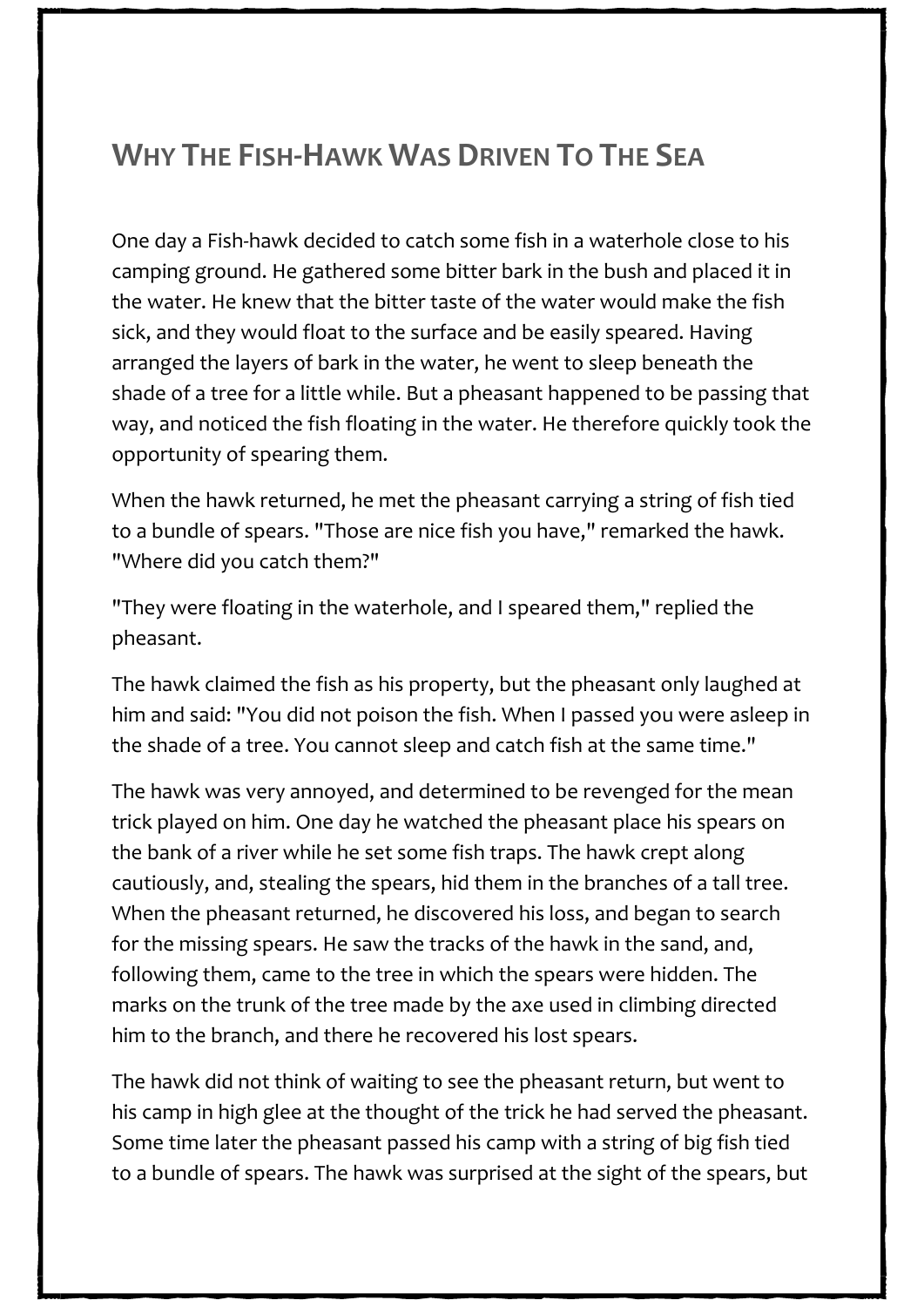determined to follow the pheasant and steal them again. When the pheasant reached his camp, he lit a fire and prepared his evening meal. After he had eaten it, he nodded drowsily by the fire, and in a short time was asleep. The hawk crept from his hiding-place, and again stole the bundle of spears. He then searched until he found a very tall tree, and, climbing it, placed the spears in the fork of the highest branch. When the pheasant awoke, he discovered the loss of his spears, but it was not long before he found traces of the hawk in the bush close to the camp. He followed the tracks for a long distance through the bush, but lost them in the thick undergrowth. After searching long into the night, he at last found the tree in which they were hidden, but he was too lazy to climb for them. He then travelled over the mountains until he reached the source of the river that flowed into the waterhole in which the hawk fished. The pheasant was possessed of magical powers, so he caused a flood at the head of the river that swept down the mountain side, and drove all the fish and the fish-hawk into the sea. Since that time the fish-hawk has been forced to live along the coast, and eat no other food but fish.

The pheasant returned to his camp when he had settled with his enemy, but he had no spears. He again set out to find the tree in which they were hidden. The flood had swept away all traces of the hawk's tracks, and his search was fruitless. He travelled again to the mountains in search of a tall tree with foot holes cut in the bark. He found a number of trees with such marks, and was forced to climb all of them in search of the missing spears. his efforts were, however, unrewarded. The pheasant never found his bundle of spears. In the bush you will see him flying from branch to branch in the tall trees. He is still searching for the stolen spears.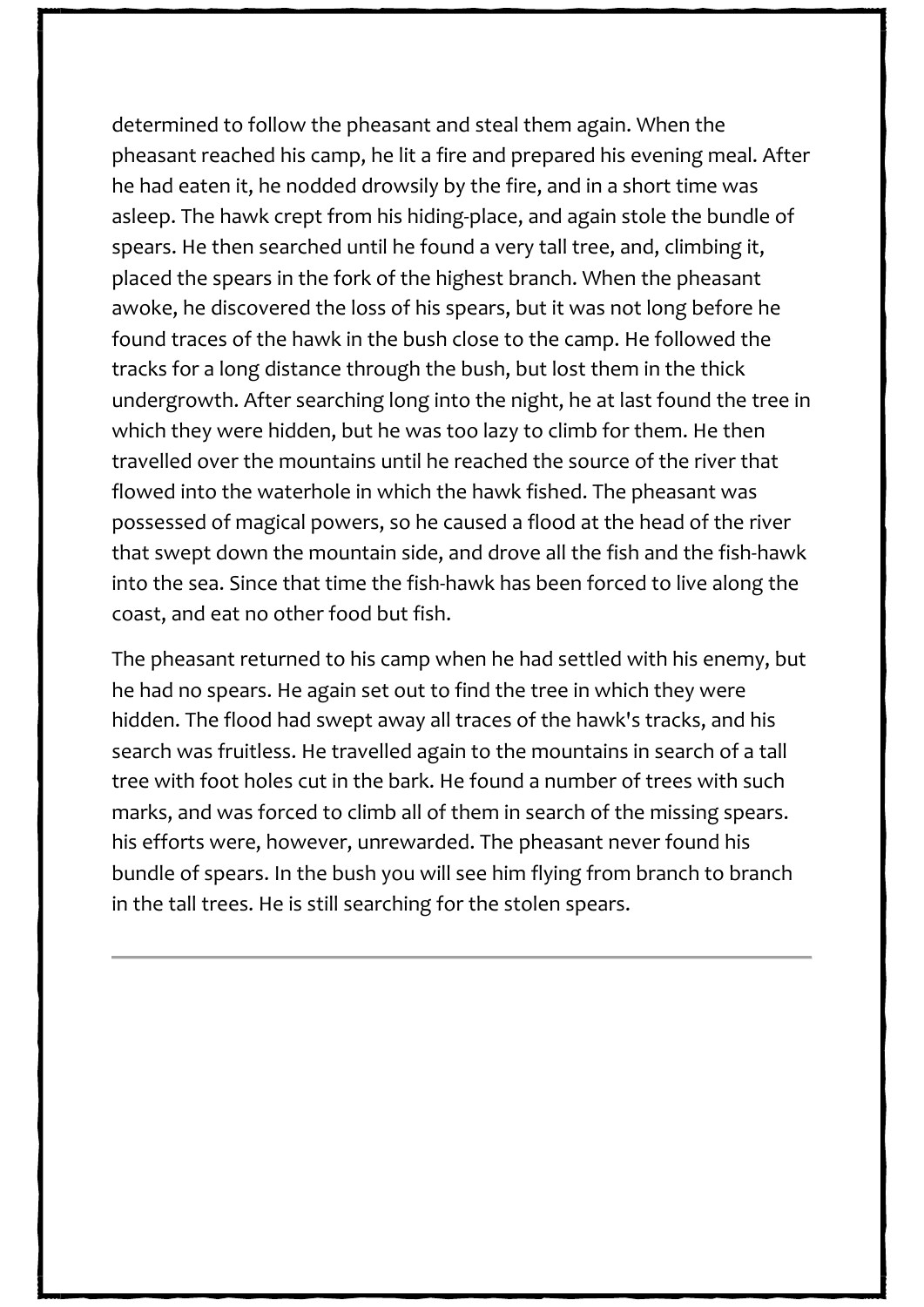### <span id="page-52-0"></span>**HOW THE NATIVE BEAR LOST HIS TAIL**

The native bear and the whip-tail kangaroo were very friendly. They shared the same gunyah, and hunted together, and were very proud of their long tails. At this time a drought was over the land. Water was very scarce, and the two friends had camped by a shallow waterhole which contained some stagnant water. It was very nauseating to have to drink such water after the clear springs of the mountains. Nevertheless, it saved them from dying of thirst. At sunset banks of dark clouds would float low across the sky, and give promise of heavy rain, but at sunrise the sky would be as bright and clear as before, At last even the supply of stagnant water was exhausted, and the two friends were in a desperate plight.

After some time the kangaroo spoke and said: "When my mother carried me in her pouch I remember such a drought as this. The birds fell from the trees, the animals died fighting around dry waterholes, and the trees withered and died. My mother travelled far with me, over the mountains and down by the river bed, but she travelled slowly, as hunger and thirst had made her very weak, and I was heavy to carry. Then another kangaroo spoke to her and said: 'Why do you carry such a heavy burden? You will surely die. Throw him into the bush and come with me, for I will travel fast and take you to water.' My mother would not leave me to die, but struggled on, and the other kangaroo left her to die from thirst. Wearied by her heavy burden, she struggled on until she again came to a sandy river bed. She now dug a deep hole in the sand, which slowly filled with cool, clear water. We camped by this waterhole until the rain came. I shall go to the river and see if I can dig and find water, for if we stay here we shall surely perish from thirst."

The native bear was delighted at the suggestion, and said: "Yes! Let us both go down to the river bed. I have very strong arms, and will help you." They made their way to the river, but, before reaching it, stumbled across some of their friends who had died of thirst. This made them very serious and determined. When they reached the river, the sun was very hot and they were very tired. The native bear suggested that the kangaroo should start